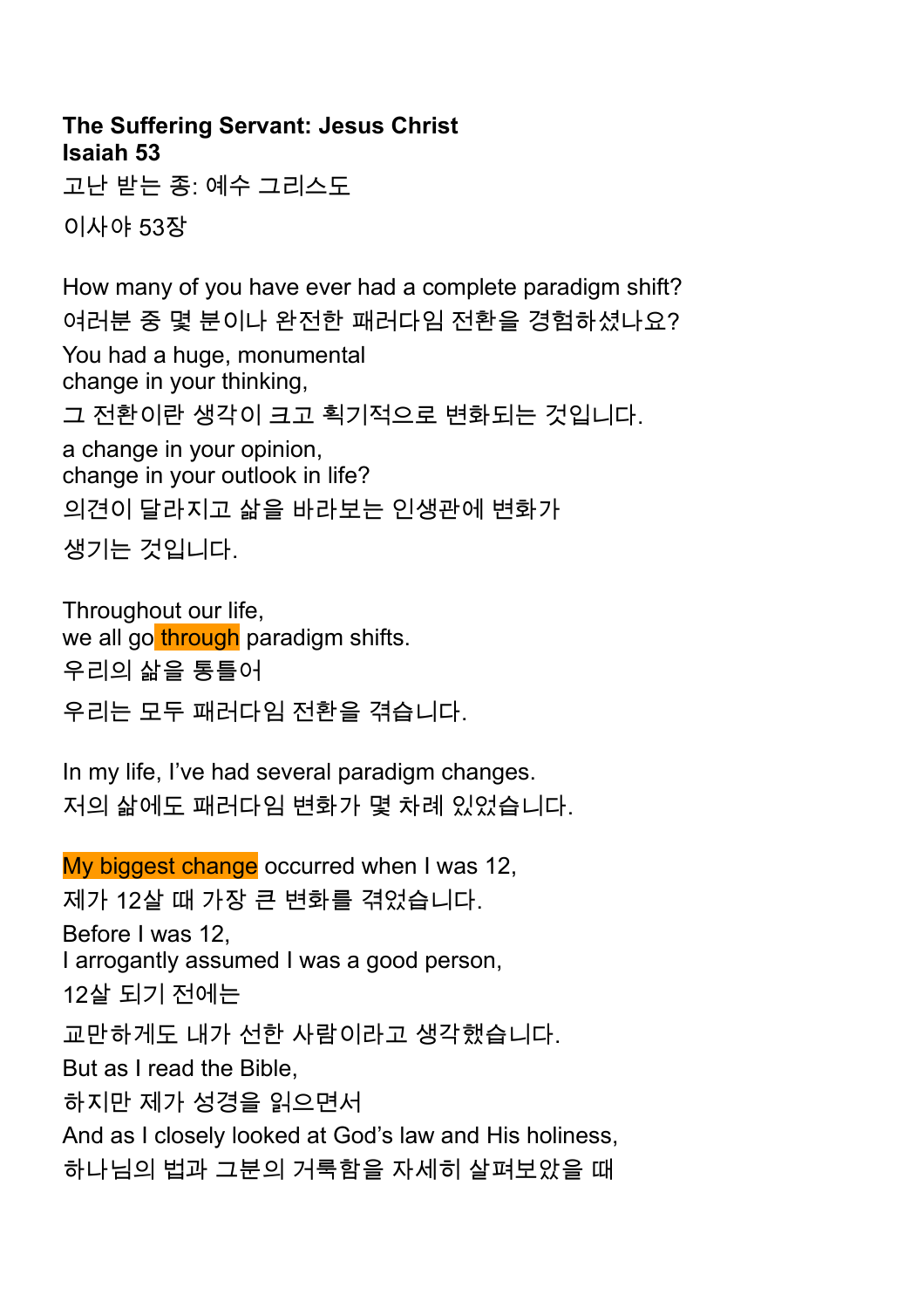I finally realized and admitted, 저는 마침내 깨닫고 시인했습니다. according to God's standard, I am not a good person. 하나님의 기준에 따르면 나는 선한 사람이 아니라는 겁니다. I confessed that I was a wretched sinner in need of a savior – 저는 구원자가 필요한 비참한 죄인이라고 고백했어요. so at the age of 12, 그래서 12살 때, I came to saving faith in Jesus Christ! 저는 예수 그리스도를 믿는 구원의 믿음에 이르게 되었습니다! A couple of weeks ago, 몇 주 전 I told you about another paradigm shift I had about 15 yrs ago. 저는 15년 전 제가 겪은 또 다른 패러다임 전환에 대해 말씀 드렸습니다. As I read the Bible with Old Testament and New Testament references, 제가 구약성경과 신약성경을 비교하면서 읽고 있었는데 I was astonished to see that I had read the Bible egocentrically. 제가 성경을 자아중심적으로 읽어왔음을 알고 크게 놀랐습니다. The Bible I realized was not about me, not about us … 성경은 저에 관한 것도, 우리에 관한 것도 아니라는 것을 깨달았습니다.

I came to realize that Christ is the center of all Scripture –.

그리스도가 모든 성경말씀의 중심이라는 것을 깨달았습니다.

Jesus is the fulfillment –

예수님은 성취입니다 -

the substance, the reality –

예수님은 본질이고, 실제입니다 -

to which the types and shadows of the Old Testament pointed.

구약성경의 예표들과 그림자들은 바로 이 예수님을 가리켰습니다.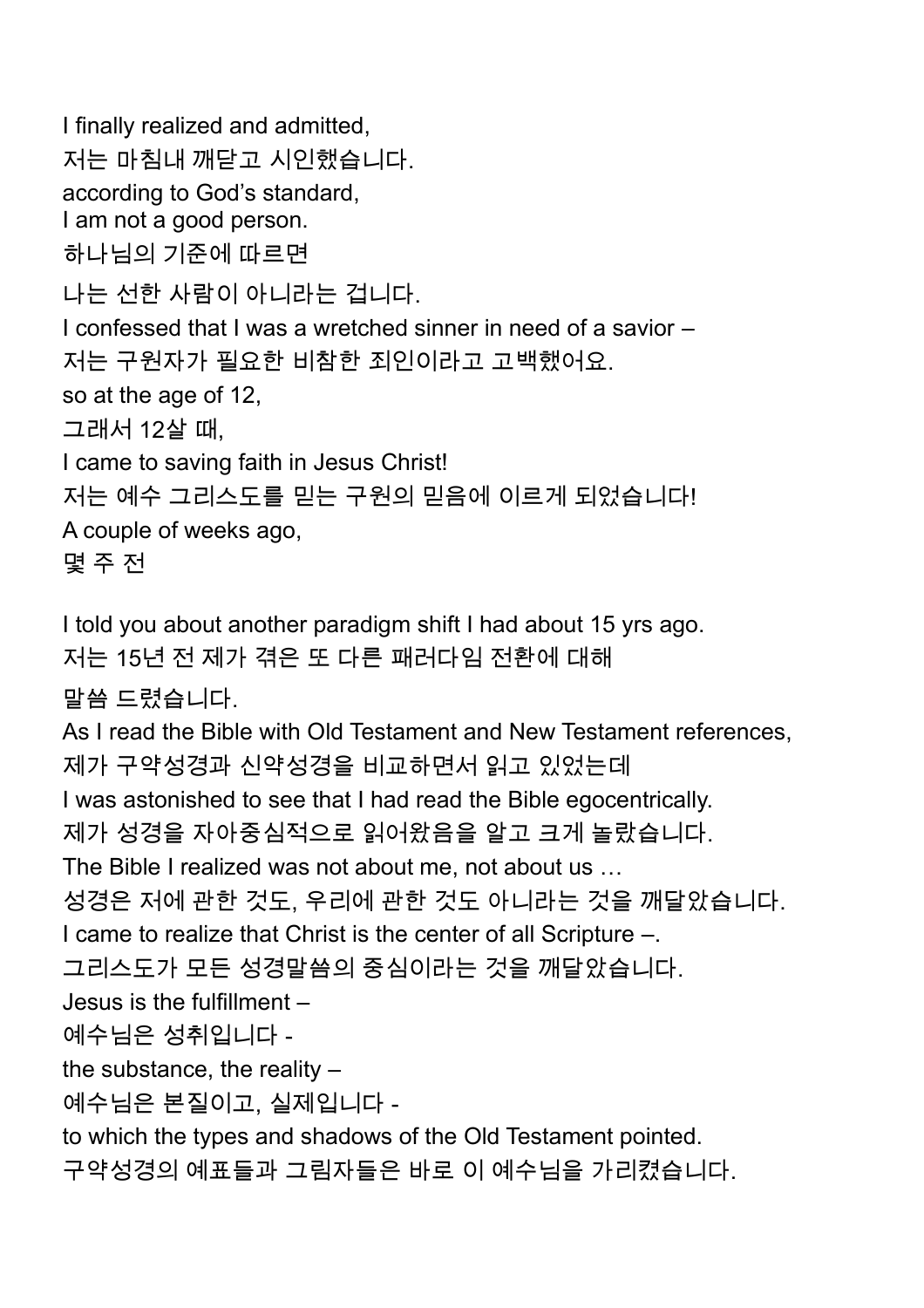Last week, I preached on the paradigm shift

지난 주, 저는 패러다임 전환을 주제로 설교했습니다.

the 2 disciples had on the road to Emmaus.

엠마오로 가는 길에서 2명의 제자가 겪었던 패러다임 전환

They were initially blinded.

그들은 처음엔 눈이 멀어 있었습니다.

But as Christ opened the Scriptures to them,

하지만 그리스도가 그들에게 성경 말씀을 열어 보여주셨을 때

they finally understood that all of Scripture --

그들은 마침내 모든 성경 말씀이

pointed to the Messiah – the Christ.

메시야, 즉 그리스도를 가리켰다는 걸 깨달았습니다.

And they were astonished …

그리고 그들은 크게 놀랐습니다...

They had a complete paradigm shift in their understanding of the OT. 그들이 구약성경을 이해하던 생각에 완전한 패러다임 전환이 일어났습니 다.

They finally recognized that it was necessary for their Messiah to suffer and die to save sinners.

그들은 마침내 죄인을 구원하기 위해 그들의 메시야가 고난 받고 죽는 것이

필요했음을 깨달았습니다.

And with that news,

그리고 그 소식을 받으면서

their hearts burned within them.

그들의 마음은 속에서 뜨거워졌습니다.

Now, before the 2 disciples had their paradigm shifted, 자, 2명의 제자가 패러다임 전환을 겪기 전에 they were actually rebuked by Jesus: 그들은 실제로 예수님께 꾸지람을 들었습니다: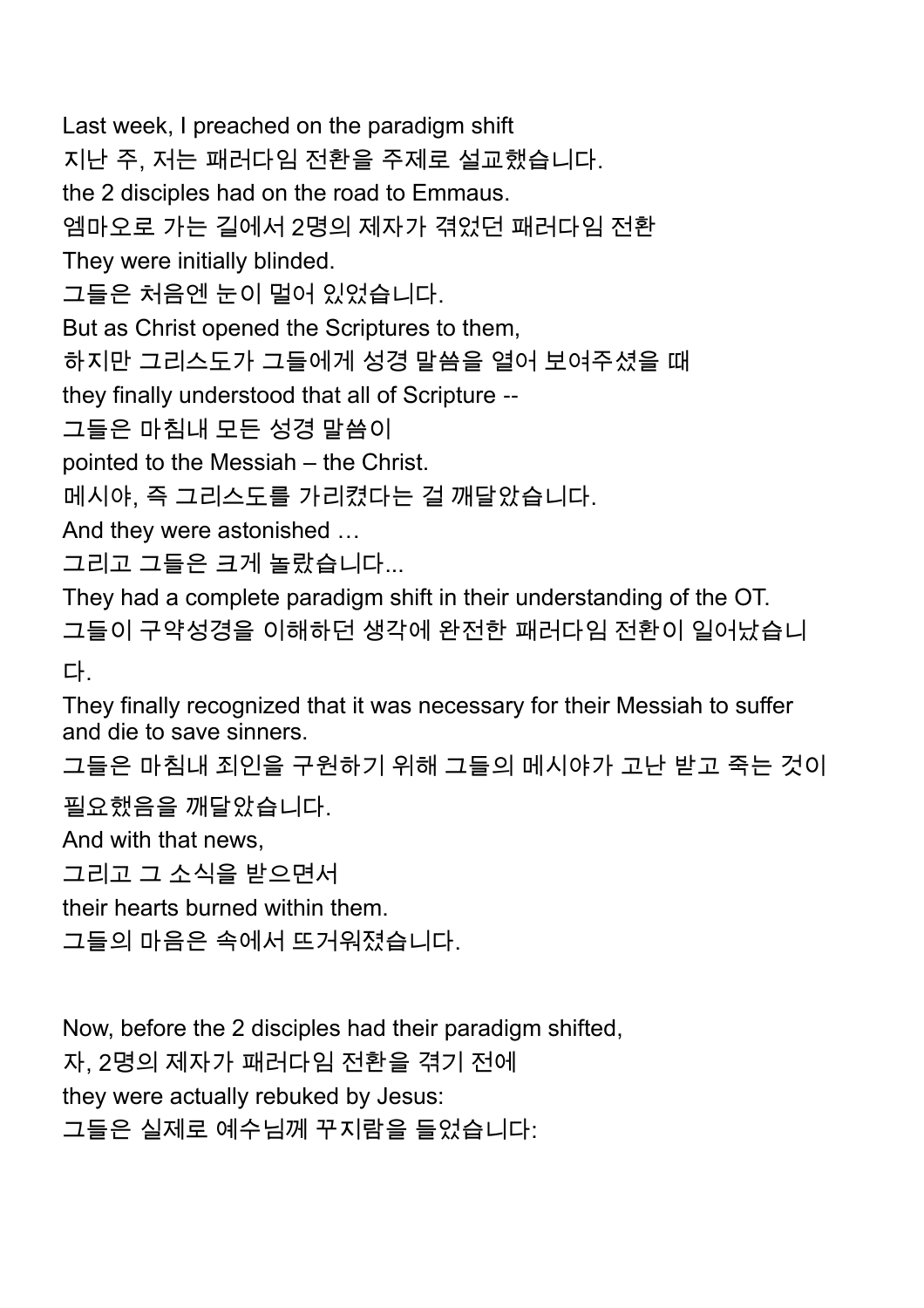"How foolish you are, and how slow to believe all that the prophets have spoken! Did not the Messiah have to suffer …?" (Luke 24: 25,26)

"미련하고 선지자들이 말한 모든 것을 마음에 더디 믿는 자들이여! 그리스 도가 이런 고난을 받고... 할 것이 아니냐 하시고" (누가복음 24: 25,26)

Peter too was foolish and slow to believe the Gospel, 베드로도 미련하고 복음을 마음에 더디 믿는 자였습니다.

In Matt. 16:21-23, Jesus explained to his disciples that he must go to Jerusalem and suffer ... and ... be killed and on the third day be raised to life.

마태복음 16:21-23에서, 예수 그리스도께서 자기가 예루살렘에 올라가… 고난을 받고 죽임을 당하 고 제삼일에 살아나야 할 것을 제자들에게 비로소 나타내시니.

Peter … began to rebuke him. "Never, Lord!" he said.

베드로가 예수를 붙들고 항변하여 이르되 "주여, 그리 마옵소서!"

"This shall never happen to you!"

"이 일이 결코 주께 미치지 아니하리이다!"

Jesus said to Peter, "Get behind me, Satan!

<mark>예수께서 돌이키시며 베드로에게 이르시되 "사탄아 내 뒤로 물러 가라!"</mark>

You are a stumbling block to me; you do not have in mind the concerns of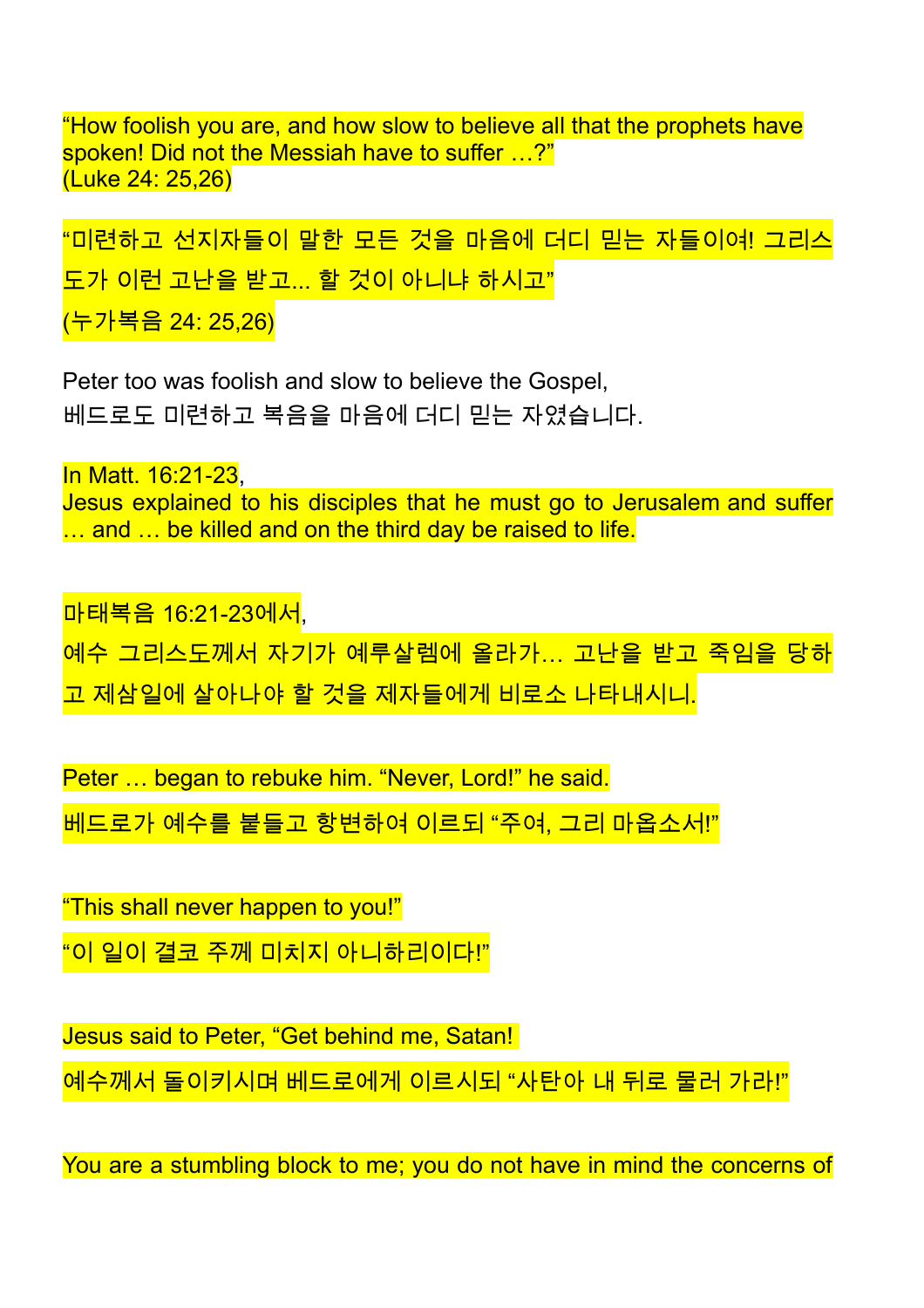God, but merely human concerns." Matt 16. 21-23

너는 나를 넘어지게 하는 자로다; 네가 하나님의 일을 생각하지 아니하고 도 리어 사람의 일을 생각하는도다 하시고" 마태복음 16:21-23

Jesus rebuked Peter because he was discouraging the Gospel to come to fruition –

예수님께서는 베드로가 복음이 성취되려고 하는 것을 낙심시켰기 때문에 그를 질책하셨습니다.

But it was necessary for

하지만 그 일은 일어나야 했습니다.

Jesus to suffer, die and resurrect from the dead.

예수님이 고난을 받고 죽임을 당하고 죽은 자 가운데서 살아나는 일은 일어 나야 했습니다.

In fact, Jesus called Peter "Satan" because Peter opposed the Gospel.

사실, 예수님은 베드로가 복음에 대적했기 때문에 그를 "사탄"이라고 불렀 습니다.

He was anti-gospel at that moment. 베드로는 그 순간 '복음-대적자'였습니다.

Can you imagine, Jesus calling you Satan? 예수님이 여러분을 사탄이라고 부르는 것을 상상할 수 있나요?

Trust me on this, 제가 분명히 말씀드리지만, if Peter (one of Jesus' closest disciples) could oppose the Gospel, 만일 베드로 (예수님의 수제자 중 하나)가 복음을 대적할 수 있다면, all of us need to be careful – 우리 모두는 더욱 주의해야 할 것입니다. we too without even knowing it,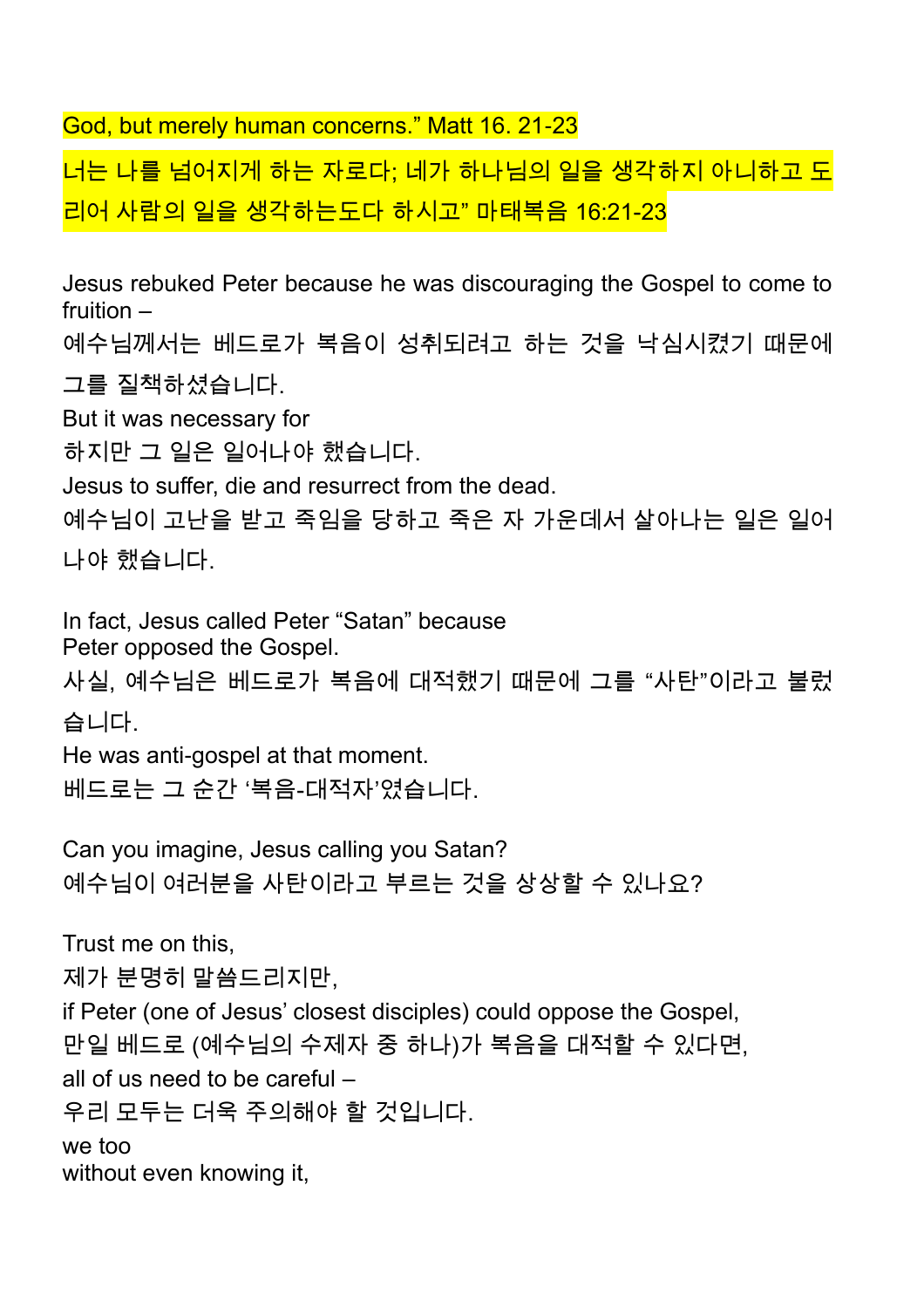우리도 알지 못하는 사이 can oppose the Gospel and its spread, 복음과 복음 전파를 대적하는 자가 될 수 있습니다. can oppose Christ. 그리스도를 대적하는 자가 될 수 있어요. It's all a part of our sinful nature. 이것은 모두 우리의 죄 된 성품의 일부입니다. We need to be careful with what we say, with our attitude. 우리는 우리가 하는 말, 우리의 태도에 있어서 주의해야 합니다. May Christ never, ever call us "Satan." 그리스도께서 결코 우리를 "사탄"이라고 부르는 일이 없게 하소서. I am ashamed to say that I can also relate to Peter being anti-Gospel. 저는 복음-대적자가 된 베드로와 다르지 않다고 말해야 하는 제가 부끄럽습 니다. I can also relate to the two disciples – being slow to believe. 2명의 제자들처럼 마음에 더디 믿는 일이 저한테도 일어날 수 있습니다. Because 18 years ago, 왜냐하면 18년 전 Just like the 2 disciples 그 2명의 제자들처럼 I had not yet realized that 저는 깨닫지 못했습니다. all the types and shadows of the OT pointed to Christ. 구약성경의 모든 예표와 그림자가 그리스도를 가리켰다는 것을 깨닫지 못 했어요. So 18 years ago, 그래서 18년 전 when this young, exuberant pastor – 어떤 젊고 혈기 넘치는 목사님이 at a new Bible study I attended – 제가 나갔던 성경공부 모임에서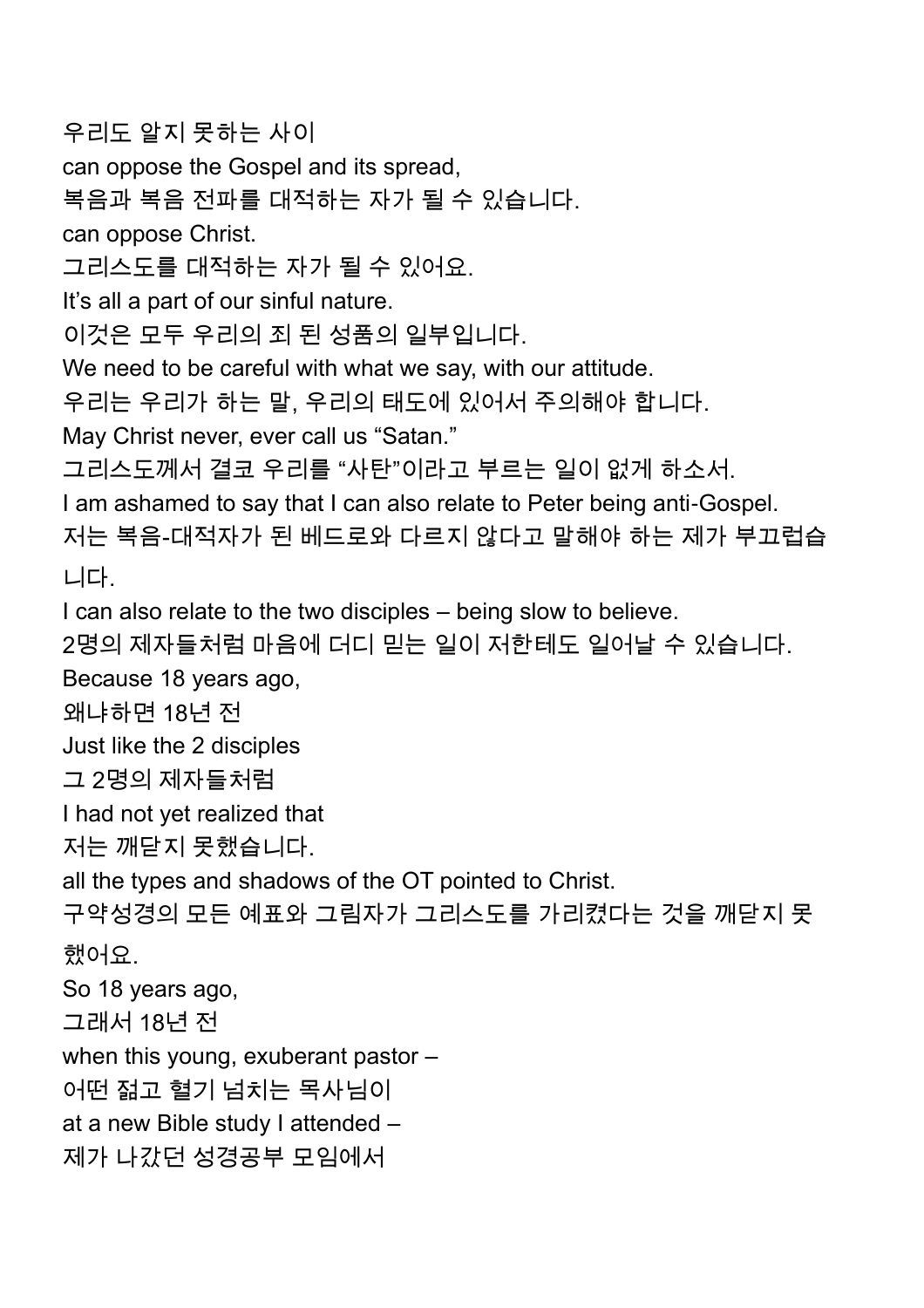introduced us to the idea that types and shadows of the OT pointed to Christ, 우리에게 구약성경의 모든 예표와 그림자는 그리스도를 가리킨다고 이야기 했을 때 out of my arrogance, I was very slow to believe him. 저는 교만한 마음에서 그 목사님의 말을 매우 더디 믿었습니다. You see, when you're arrogant -자, 여러분이 교만할 때 when you think you know the Bible well – 여러분이 성경을 잘 알고 있다고 생각할 때 you assume you know everything there is to know, you assume that you are right. 알아야 할 것을 모두 알고 있다고 가정합니다. 여러분이 옳다고 가정합니다. And so, shifting your paradigm is often difficult and sometimes even painful – because, in a sense, 그래서 여러분의 패러다임 전환이 종종 힘들고 때로는 고통스럽습니다. - 왜냐면 어떤 면에서는 you are admitting that you have been ignorant or that the viewpoint you hold is wrong. 여러분이 스스로 무지했다고, 자신의 관점이 잘못됐다고 인정하는 것이기 때문입니다. And nobody wants to admit they're ignorant, 누구도 자신이 무지하다는 것을 인정하길 원치 않아요. nobody wants to feel like they're wrong. 누구도 자신이 옳지 않다고 생각하고 싶지 않습니다. And so because typology was new to me, 예표론이 저한테 새로운 개념이었기 때문에

I actually approached the pastor after his lesson.

저는 사실 그 수업 후에 그 목사님에게 다가갔습니다.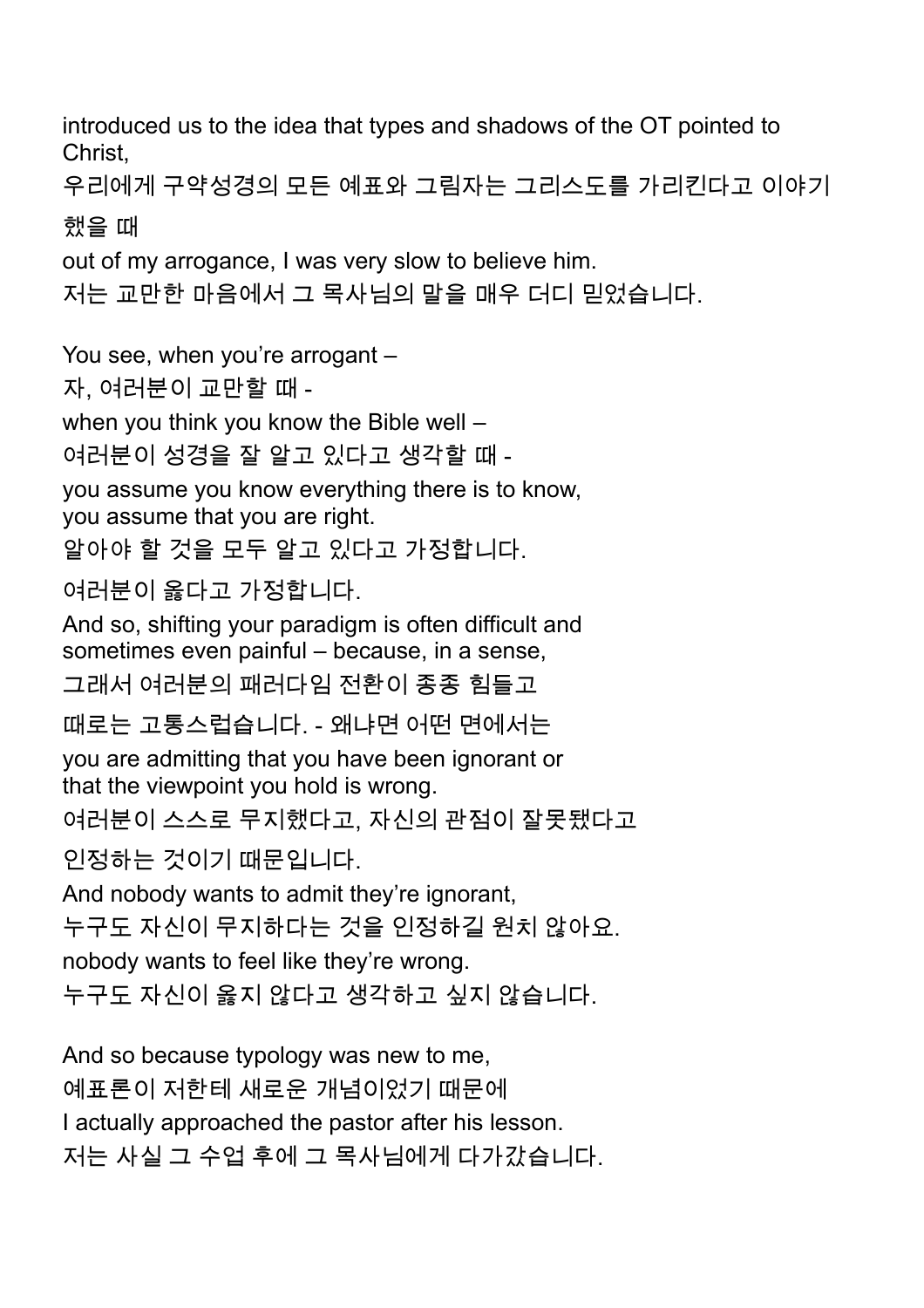And I actually convinced him he was wrong.

그리고 그분이 틀렸다고 설득했습니다.

You see, the pastor was recently introduced to the concept of types and shadows and so he couldn't substantiate his teachings.

그 목사님은 예표와 그림자 개념을 알게 된지 얼마 안됐을 때여서

그 가르침을 확고히 내세울 수 없었습니다.

And so, unfortunately, I had discouraged him.

그러므로, 불행히도 저는 그분을 낙심시켰던 겁니다.

And unfortunately because of my influence his Bible studies and his sermons never really focused on Christ again.

불행히도 저의 영향 때문에 그분은 성경공부와 설교에서 그리스도에 초점 을 맞추지 않았습니다.

In that incident, just like Peter,

I was anti-Gospel.

그 사건에서 저는 베드로처럼

복음-대적자였습니다.

I was a stumbling block to the pastor.

저는 그 목사님을 넘어지게 하는 돌이었습니다.

The devil, I believe, had used me to discourage my pastor from preaching Christ.

제가 믿기로는 마귀가 그 목사님이 그리스도를 가르치지 못하게 낙심시키

도록 저를 사용했습니다.

Brothers and Sisters, you also must be careful –

형제, 자매들이여. 여러분도 주의해야 합니다 -

the devil can also tempt you to be anti-Gospel.

마귀는 여러분이 <mark>복음-대적자가</mark> 되도록 유혹할 수 있습니다.

Just as the devil did with Peter and me,

마귀가 베드로와 저에게 했던 것처럼,

he can use you to discourage people who desire to bring the Gospel to the nations.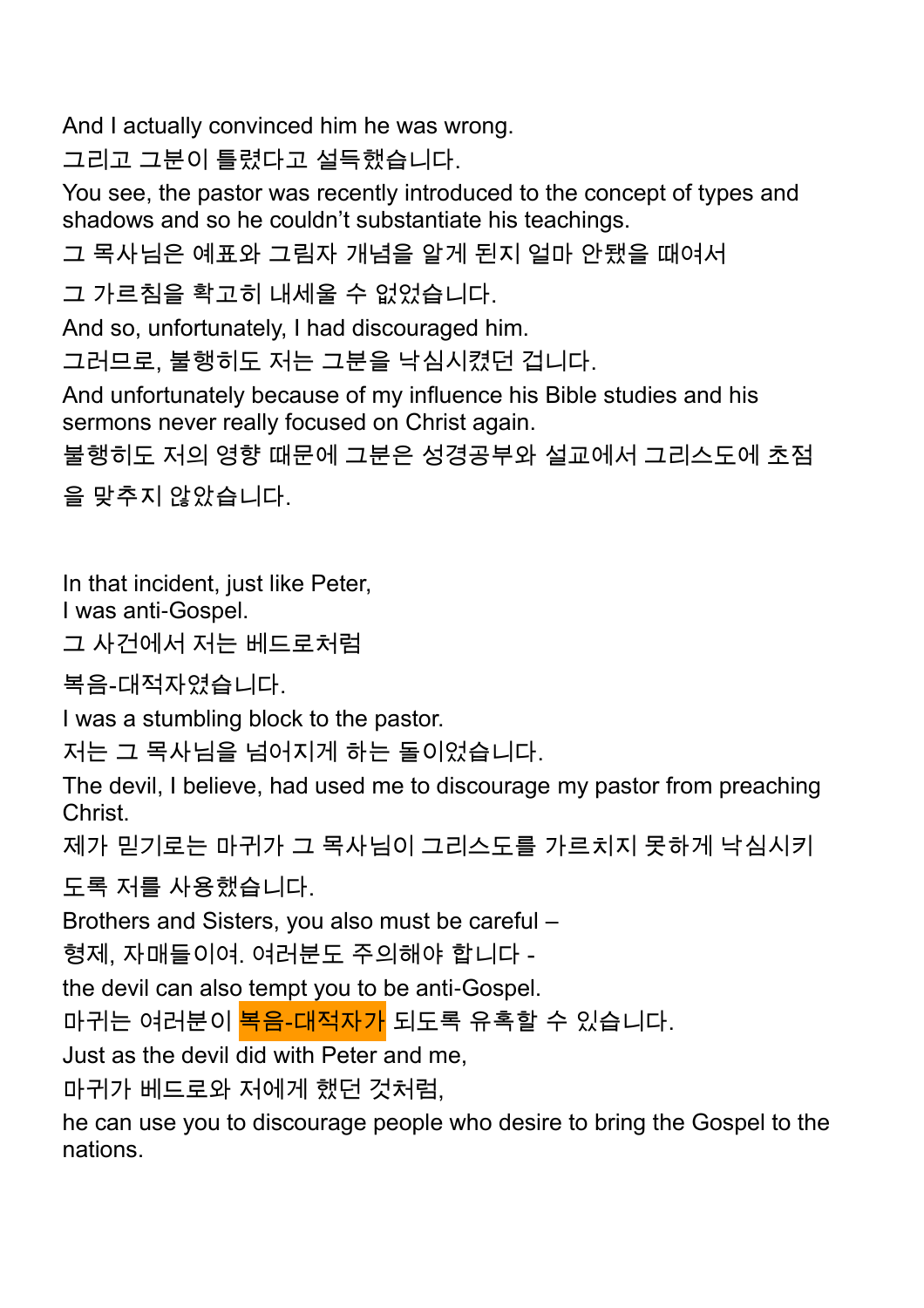마귀는 만국에 복음을 전하기를 소원하는 사람들을 낙심시키도록 여러분을 사용할 수 있습니다.

So be careful – as Peter warns us in 1 Peter 5:8,

the Devil is like a roaring lion, ready to devour you.

그러므로 조심하십시오. 베드로가 베드로전서 5:8에서 우리에게 경고하듯 이

마귀는 우는 사자와 같이 여러분을 삼키려고 다가갑니다.

Now, I must say, since my paradigm shift,

자, 이 이야기를 해야겠습니다. 저에게 패러다임 전환이 있은 후

I have starkly seen the errors of my ways,

저는 제 방식의 잘못을 명확히 보았습니다.

I have humbled myself and have repented of discouraging that pastor.

저는 스스로를 낮추고 그 목사님을 낙심시켰던 일을 회개했습니다.

Thank God, however, that through God's redemptive plan,

하지만, 하나님, 감사합니다. 하나님의 구속 계획을 통해

God is faithful.

하나님께서 신실하신 것에 감사합니다.

He can still use crooked sticks like me – like me, like us -- to draw straight lines.

하나님은 여전히 저처럼, 우리처럼 구부러진 막대기를 사용하셔서 직선을 그으실 수 있습니다.

That is to say, that God can use sinners like us – sinners like David, 곧, 하나님께서는 우리와 같은 죄인들 - 다윗, 솔로몬, 베드로와 같은 죄인을 사용하셔서 Solomon, Peter – to ensure his Redemptive Plan from Genesis to Revelation. 창세기부터 요한계시록까지 이르는 그분의 구속계획을 확실히 하실 수 있 습니다.

Despite our evil intentions and sinful ways,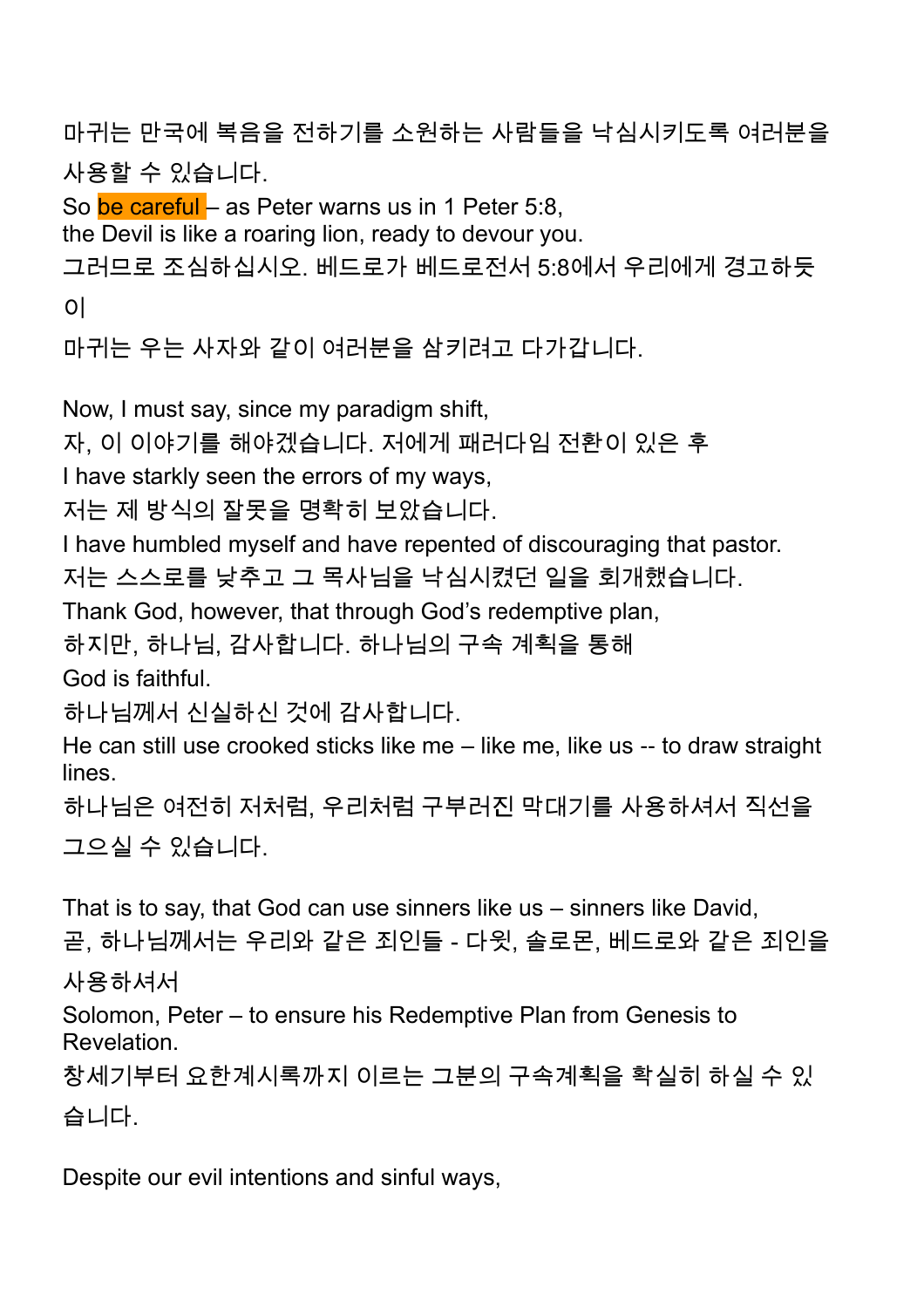우리의 생각의 악한 것과 죄악의 길에도 불구하고

God is powerful and steadfast to carry everything out for good.

하나님은 능력 있으시고 자애로우셔서 모든 일을 합력하여 선을 이루십니 다.

Praise God, for His faithfulness lasts forever.

하나님을 찬양합니다. 그분의 신실함은 영원히 변치 않음을 찬양합니다. Now last week I told you about my most memorable conversation with a religious, ultra-orthodox Jew who sat next to me on a Mehadrin Bus. 지난 주 저는 메하드린 버스 옆자리에 앉았던 종교적이고 초정통적인 유대 인과 나눴던 잊지 못할 대화에 관해 이야기했습니다.

I went through the OT and pointed out to this Jewish man that Israel was consistently rebellious to God –

저는 구약성경을 살펴보면서 이스라엘은 계속적으로 하나님께

배역하였다는 것을 이 유대인 남자에게 지적하였습니다.

They repeatedly failed to believe God's message (His Promise, His Good News),

이스라엘은 반복적으로 하나님의 메시지 (그분의 약속, 하나님의 좋은 소

식)를 믿지 못했습니다.

they continually rejected the message of God's prophets and so they failed to repent and believe in the Good News of God's promises; 그들은 계속적으로 하나님의 선지자들이 전한 메시지를 거부하였고

회개하지 못했고 하나님의 약속이 전한 좋은 소식을 믿지 못했습니다. and likewise the Jews would also reject their Messiah as prophesied in Scripture.

그와 같이 유대인들은 또한 성경에 예언된 대로 그들의 메시야를 거부했습 니다.

And then, like Jesus did to the 2 disciples on the road to Emmaus, 그 다음 예수님께서 엠마오로 가던 2명의 제자들에게 하셨던 것처럼, I too went through the OT and shared how -- the Messiah as Savior -- is found throughout the Tanakh.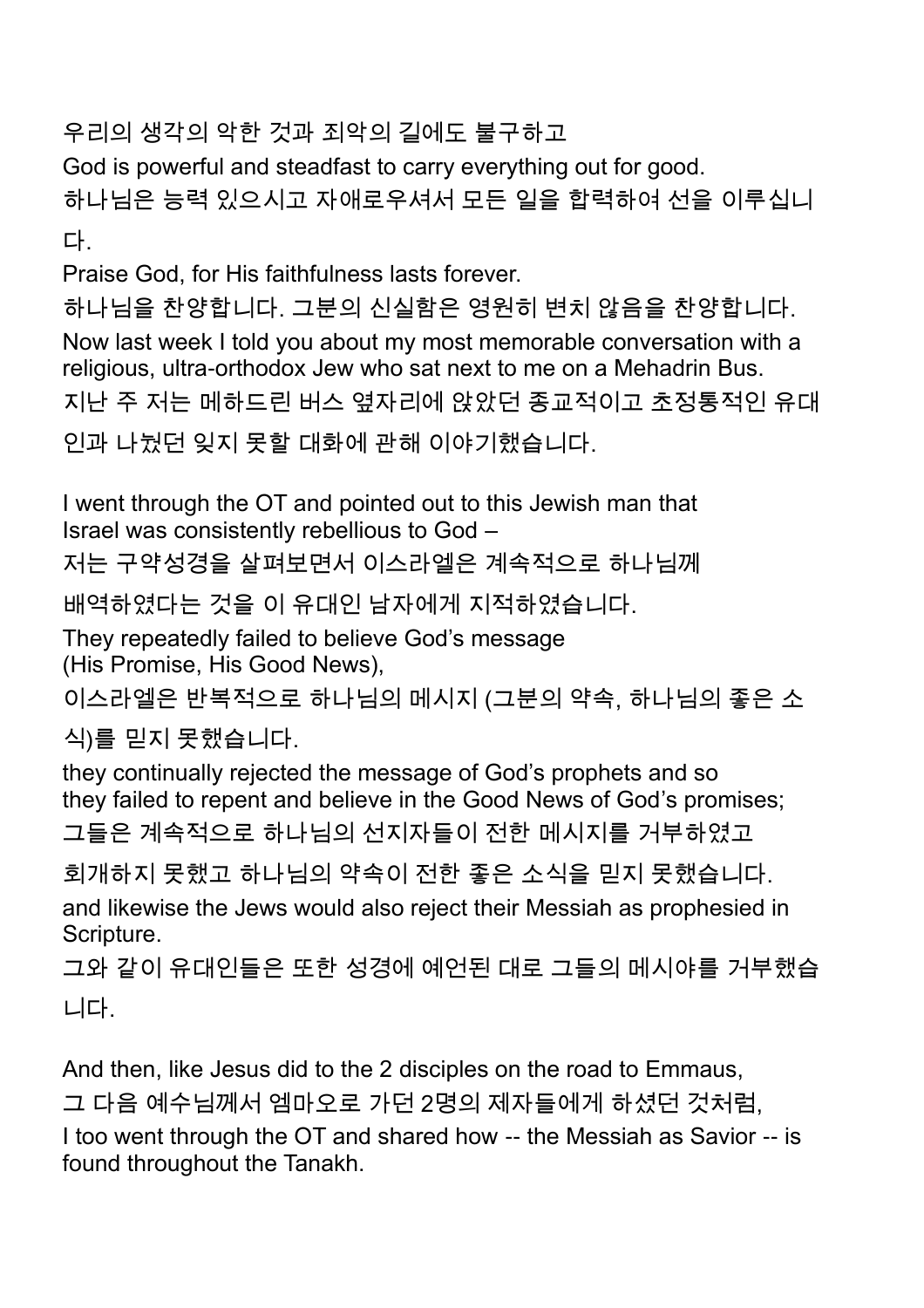저도 구약성경을 검토하면서 어떻게 구원자로서의 메시야를 타나크

(Tanakh)에서 발견할 수 있는지를 나누었습니다.

I finally invoked Isaiah 53 to show that it was necessary for the Messiah to suffer to justify the many.

저는 마침내 이사야 53장으로 메시야가 많은 사람을 의롭게 하려고 고난 받

아야 했음을 보여주고자 했습니다.

And unlike the many Jews I had shared the Gospel with in the past, this particular Jew was astonished – his eyes widened –

제가 과거에 복음을 전했던 많은 유대인들과 다르게 이 유대인은 크게 놀라

워했습니다. - 눈이 휘둥그레졌습니다.

he completely agreed with what I proclaimed.

그는 제가 선포한 내용에 완전히 동의했습니다.

Yes, he said, Zot Ha Emet! Zeh NaKhon!

그래요, 그는 말했습니다. 조트 하 에멧! 제 나콘!(Zot Ha Emet! Zeh

NaKhon!)

You are right!

당신 말이 옳습니다!

I could tell he was enthused.

저는 그가 열광하고 있음을 알 수 있었어요.

Our history is full of rebellion, idolatry and disbelief.

우리의 역사는 반역, 우상숭배와 불신앙으로 가득차 있습니다.

We have repeatedly rejected God's prophets and His message.

우리는 반복적으로 하나님의 선지자들과 하나님의 메시지를 거절했습니다. Could we have also rejected more than we know?

어쩌면 우리가 아는 것 이상으로 더 많이 거절했을지 모릅니다.

Before I got off the bus,

he gratefully thanked me for what I had taught him.

제가 버스를 내리기 전

그는 제가 가르쳐준 것에 감사하다고 말했습니다.

You see, as I opened the Scriptures to him,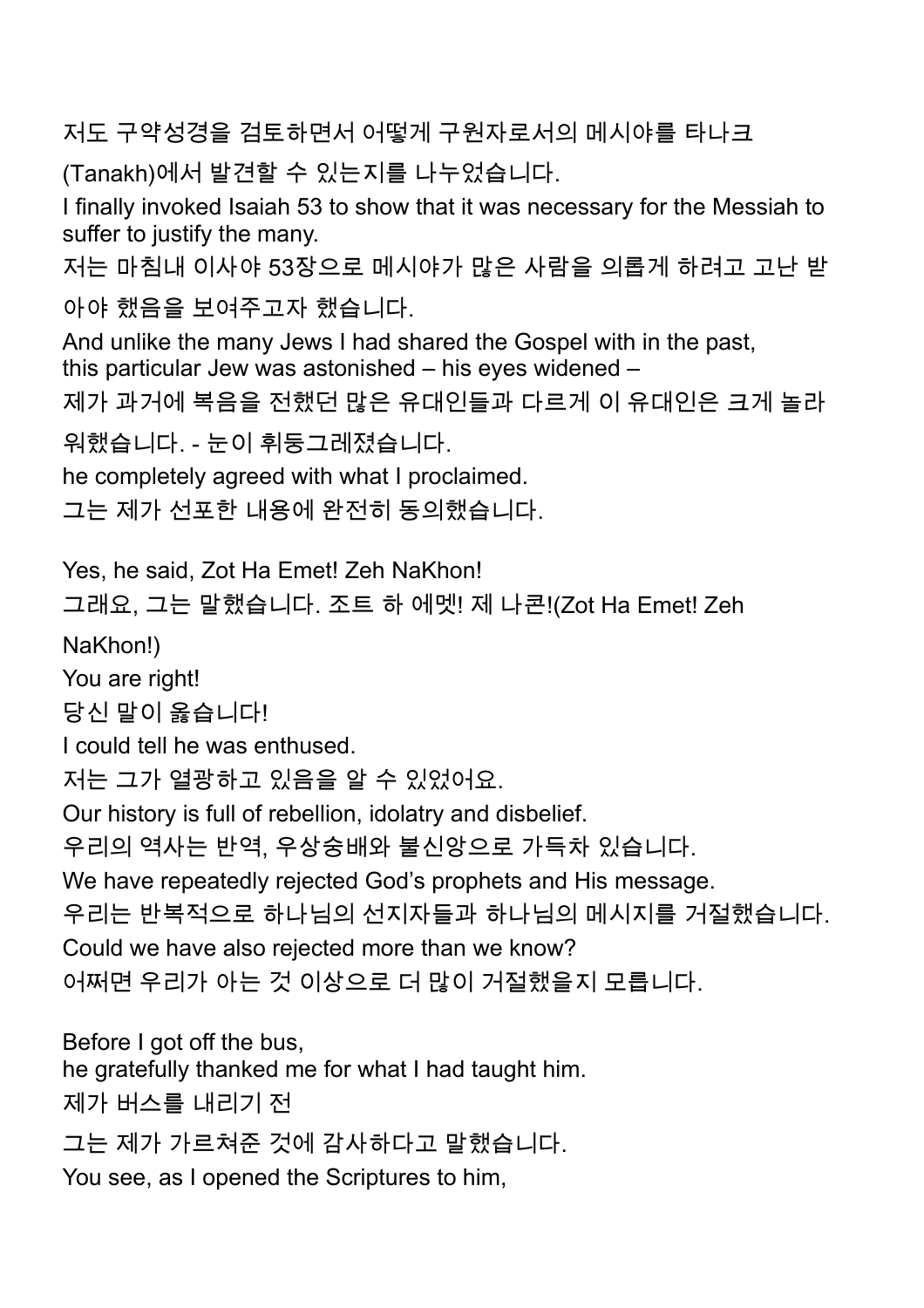여러분, 제가 그에게 성경을 열어보여주었을 때 he too went through a complete paradigm shift – 그 사람도 완전한 패러다임 전환을 겪었습니다. just like the 2 disciples, 2명의 제자들처럼 He realized that it was necessary for the Jewish Messiah to suffer and die to save sinners – both Jew and Gentile. 그는 유대인의 메시야가 죄인들을 - 유대인과 이방인 모두를- 구원하기 위 해 고난을 받고 죽임을 당해야 하였음을 깨달았습니다.

And with that news,

그리고 그 소식을 받고는

his heart burned within him.

그의 마음은 속에서 뜨겁게 불타올랐습니다.

Now in our passage for today,

이제 오늘 성경구절에서

The Ethiopian eunuch also has his heart burn within him.

에디오피아 내시도 마음이 속에서 뜨거워졌습니다.

In Acts 8:30-33:

<sup>30</sup> Then Philip ... heard the man reading Isaiah the prophet. "Do you understand what you are reading?" <sup>31</sup> "How can I," he said, "unless someone explains it to me?" So he invited Philip ….  $32$  The  $\dots$  eunuch was reading: "He was led like a sheep to the slaughter….  $33$  In his humiliation he was deprived of justice.... **For his life was taken from the earth.**"

In Acts 8:30-33: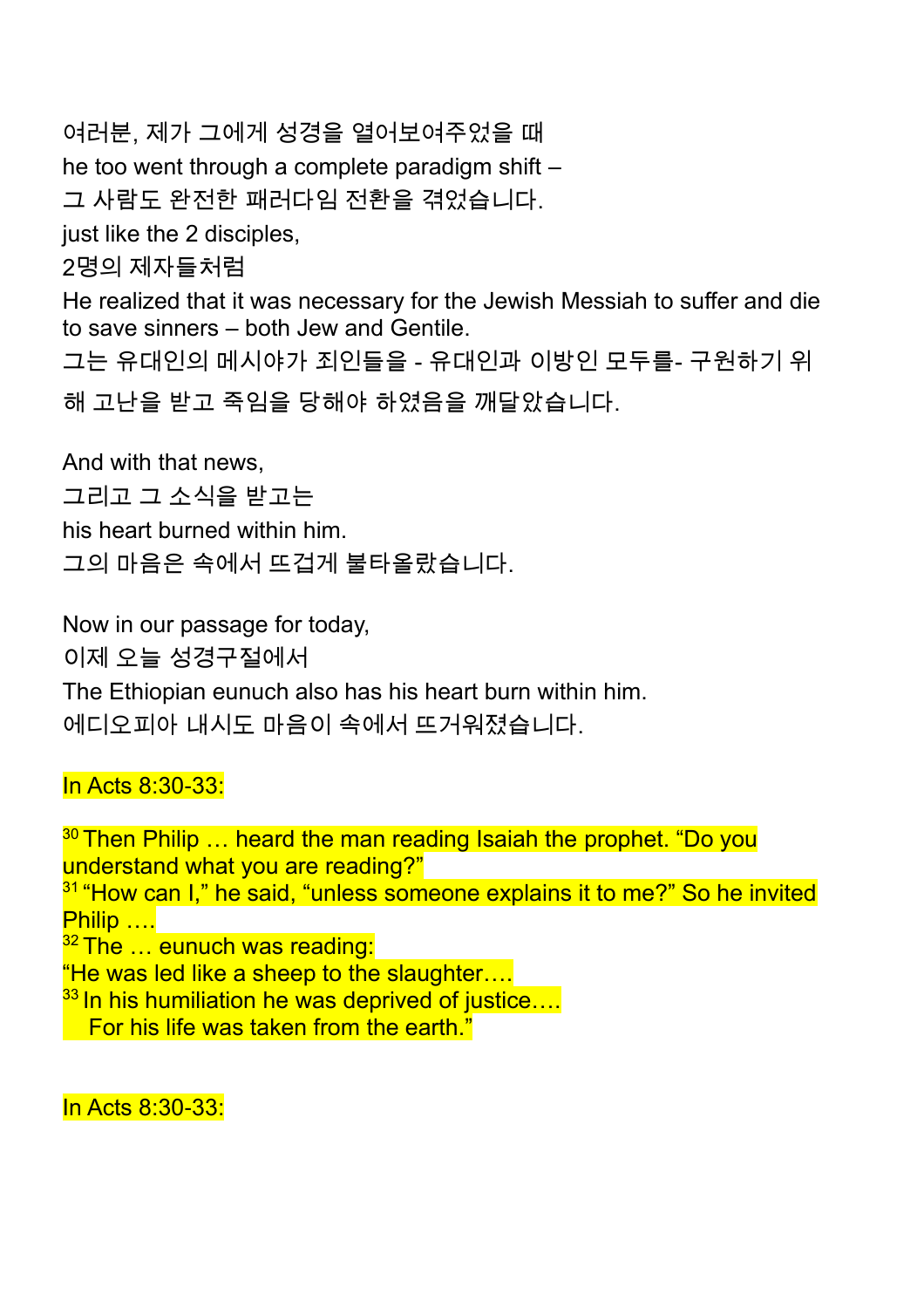$^{30}$  빌립이 달려가서 선지자 이사야의 글 읽는 것을 듣고 말하되 읽는 것을 깨 닫느냐

<sup>31</sup> 대답하되 지도해 주는 사람이 없으니 어찌 깨달을 수 있느냐 하고 빌립을 청하여….

<sup>32</sup> 읽는 성경 구절은 이것이니 일렀으되 그가 도살자에게로 가는 양과 같이 끌려갔고 털 깎는 자 앞에 있는 어린 양이 조용함과 같이 그의 입을 열지 아 니하였도다

<sup>33</sup> 그가 굴욕을 당했을 때 공정한 재판도 받지 못하였으니 누가 그의 세대를 말하리요 그의 생명이 땅에서 빼앗김이로다 하였거늘

Do you know where the passage that the eunuch was reading from? 여러분은 이 내시가 어떤 말씀 구절을 읽고 있었는지 아십니까? It comes from Isaiah 53. 이 말씀은 이사야 53장이었습니다. In Acts 8 from vs. 34-35: 사도행전 8장 34-35절입니다.

<sup>34</sup> The eunuch asked Philip, "... Who is the prophet talking about...?" <sup>35</sup> Then Philip began with that very passage of Scripture preached the good news about Jesus.

34 그 내시가 빌립에게 말하되 청컨대 내가 묻노니 선지자가 이 말한 것이 누 <mark>구를 가리킴이냐….</mark>  $35$  빌립이 입을 열어 이 글에서 시작하여 예수를 가르쳐 복음을 전하니

But Philip didn't stop with the Ethiopian eunuch, 하지만 빌립은 에디오피아 내시와의 대화로 끝내지 않았습니다. he continued to preach the Gospel. 빌립은 계속하여 복음을 전하였습니다.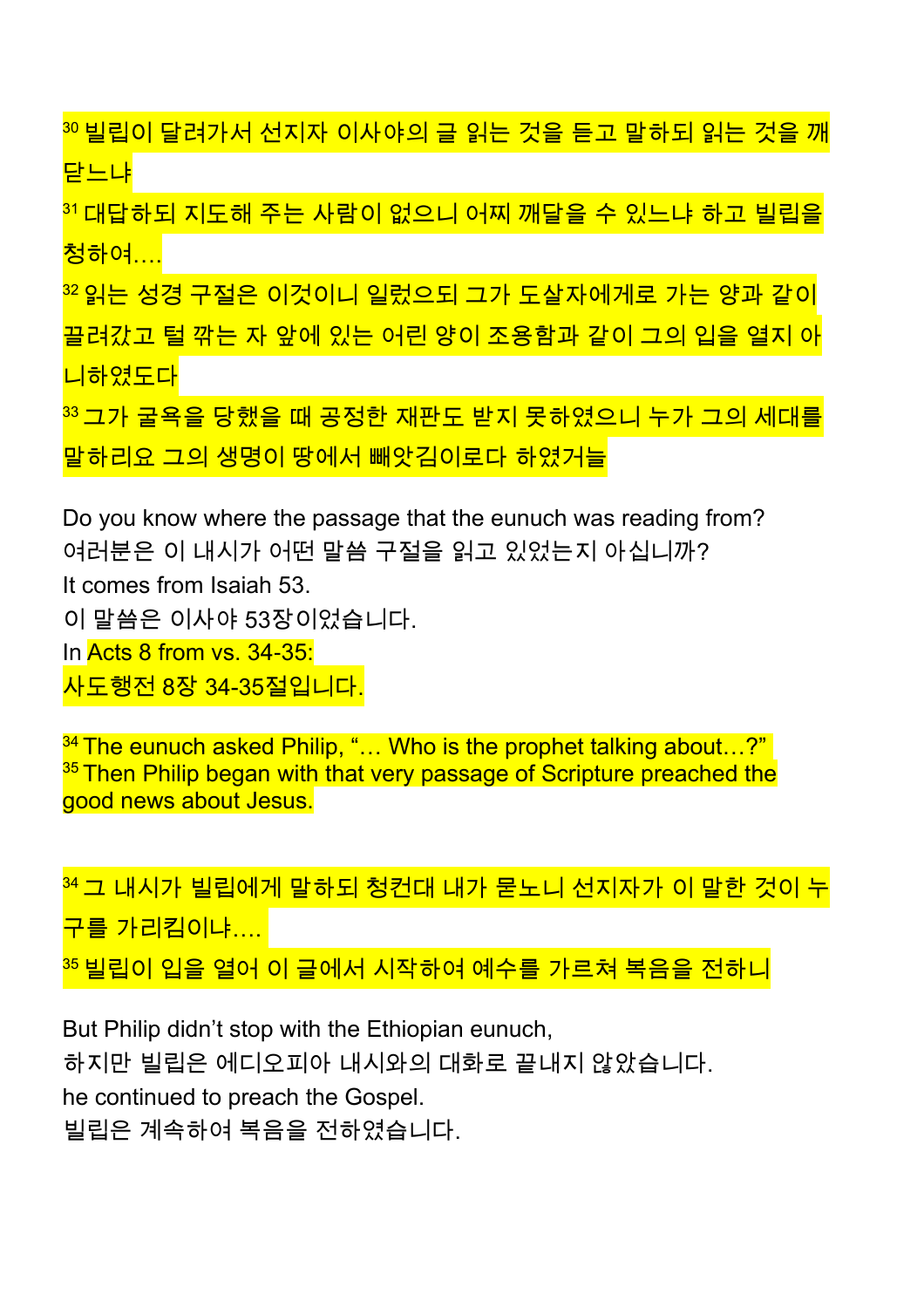In vs. 40,

But Philip … as he passed through he continued preaching the Gospel to all the cities until he came to Caesarea.

40절입니다. 빌립은 아소도에 나타나 여러 성을 지나 다니며 복음을 전하고 가이사랴에 이르니라

So if we look at both vs. 35 and vs. 40, 그래서 만일 우리가 35절과 40절을 모두 살펴보면, preaching Jesus is preaching the Gospel and 예수님을 전하는 것은 복음을 전하는 것이고 preaching the Gospel is preaching the Good News. 복음을 전하는 것은 좋은 소식을 전하는 것입니다. So for us who claim to be preachers, 그러므로 설교자라고 주장하는 우리들이 preaching a sermon from Isaiah 53 correctly means you preach the Good news of Jesus Christ – 이사야 53장 말씀으로 정확히 설교한다는 것은 곧 예수 그리스도의 좋은 소식을 전한다는 의미입니다. In fact, correctly preaching every chapter, 실제로 성경의 모든 책, 모든 장을 정확히 설교한다는 것은 every book of the Bible means you preach the Good News of Jesus Christ from all the texts of the Bible. 성경의 모든 본문으로 예수 그리스도의 좋은 소식을 전한다는 뜻입니다. In last weeks Bible study after church, 지난 주 예배 후 성경공부에서 we looked at an intro to Romans –

우리는 로마서 도입부를 살펴보았습니다.

in the handout we received, it states, that in his Roman letters Paul speaks 성경공부 자료에서는 바울이 로마서에서 좋은 소식을 전한다고 말합니다.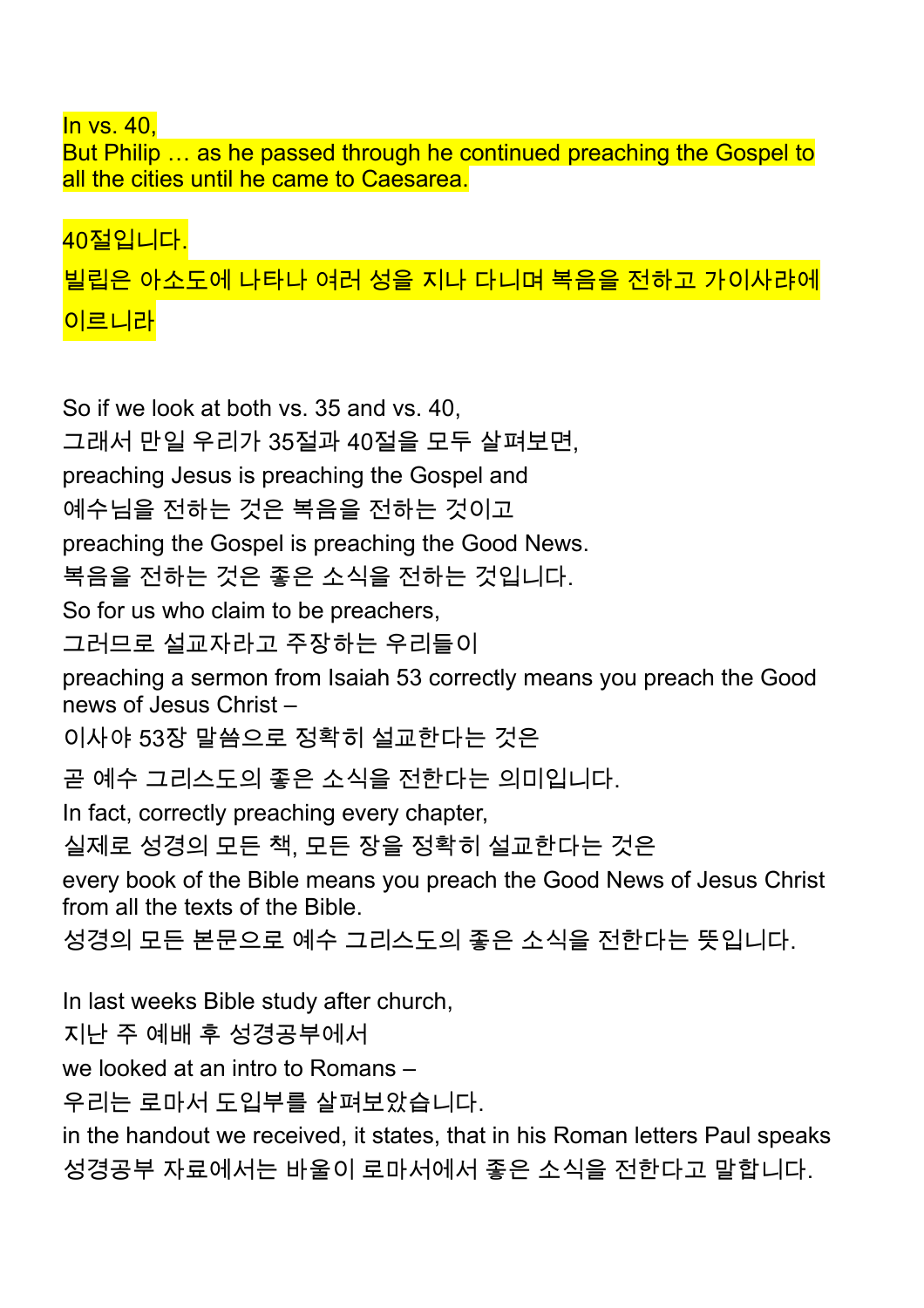of the Good News, the Good News of Salvation, the Good News of Jesus 구원의 좋은 소식, 예수 그리스도의 좋은 소식

Christ, and the God's son, and the Good News of the grace of God.

하나님의 아들, 그리고 하나님의 은혜에 관한 좋은 소식을 전한다는 것입니 다.

And that's what Philip does too.

바로 그 일을 빌립도 하고 있습니다.

He preaches the Good News.

그는 좋은 소식을 전합니다.

By the way, I want to encourage you to come out to the Romans Bible studies.

그리고, 저는 여러분이 로마서 성경공부에 참여하시기를 권합니다.

I know personally myself.

저는 개인적으로 알고 있습니다.

I have read the book of Romans several times.

저는 로마서를 여러 번 읽었습니다.

Every time I go through the book, there is huge enlightenment, I learn so much.

로마서를 살펴볼 때마다 커다란 깨달음을 갖게 됩니다. 너무도 많은 것을 배 웁니다.

It's so deep.

이 서신서는 아주 깊은 내용입니다.

It's one of my favorites.

제가 가장 좋아하는 부분입니다.

So I want to encourage you to do the same.

그래서 여러분도 로마서를 읽고 공부하시라고 권합니다.

And I've heard of other churches that have gone through Romans.

그리고 저는 로마서를 공부한 다른 교회에 대한 이야기를 들었습니다.

The church completely changes.

교회가 완전히 변화됩니다.

The people have more passion for the Gospel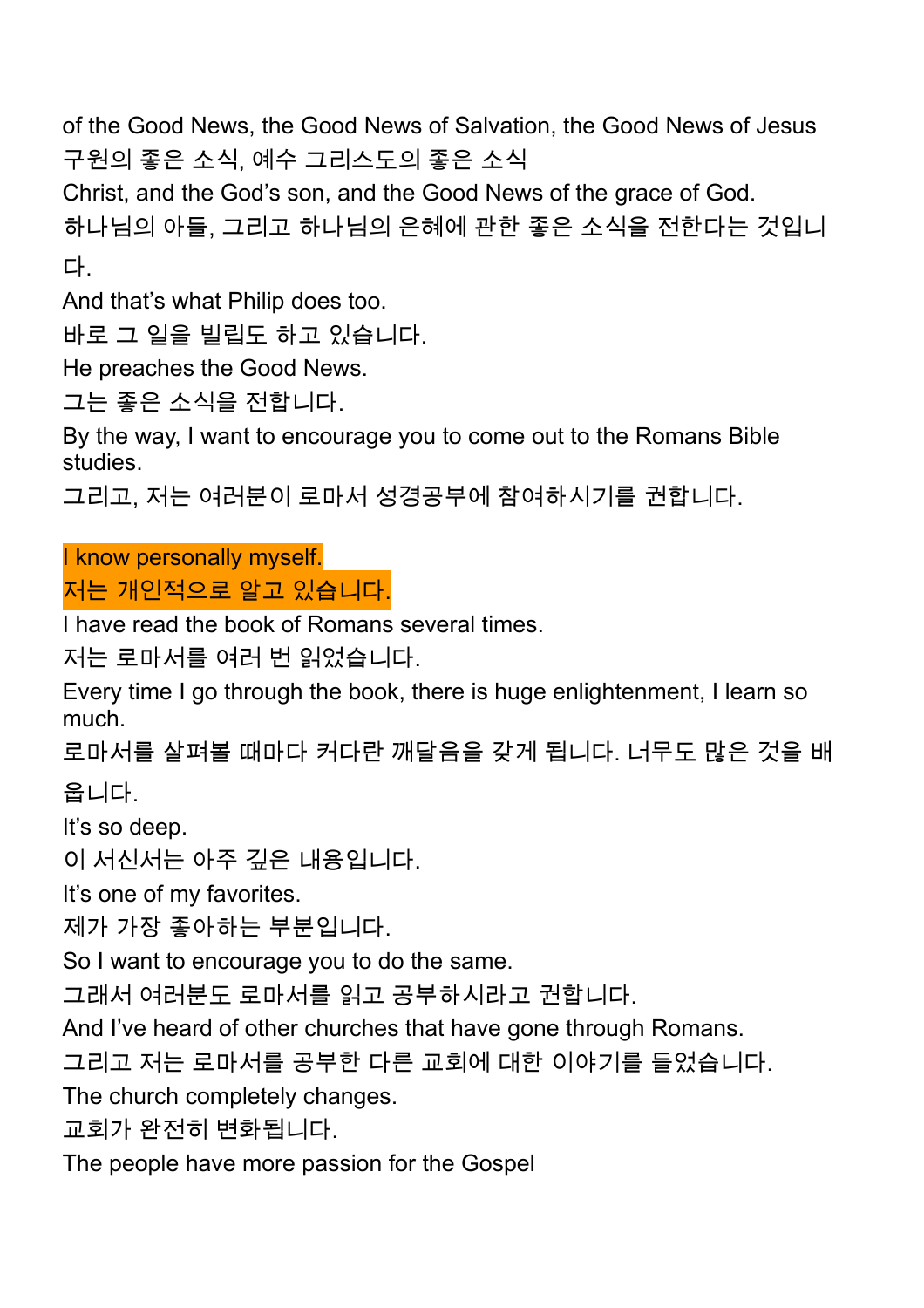사람들이 복음에 더 큰 열정을 갖습니다.

People come to a deeper understanding of the Gospel.

사람들은 복음을 더 깊이 깨닫게 됩니다.

And I've seen people in this church, for example,

그리고 우리 교회 사람들의 모습을 지켜봤습니다. 예를 들면

Elder Keum and Deacon Kim go through the book of Romans and their understanding have very much deepen.

금 장로님과 김 집사님의 경우, 로마서를 공부하면서 깨달음이 아주 깊어졌

## 음을 볼 수 있습니다.

I want to encourage all of you to go through Romans after the church service.

저는 여러분 모두 예배 후에 로마서를 공부하시기를 권해드립니다.

Philip opens the Scriptures and he preaches the good news of salvation, 빌립은 성경을 펴서 구원의 좋은 소식을 전합니다.

the good news of Jesus Christ, the good news of grace through Isaiah 53.

이사야 53장을 통해 예수 그리스도의 좋은 소식, 은혜의 좋은 소식을 전합 니다.

And just as the 2 disciples on the road to Emmaus,

the Ethiopian eunuch's eyes are opened.

그리고 엠마오로 가는 도상의 두 제자들처럼

에디오피아 내시의 눈이 열립니다.

He has a complete paradigm shift.

그는 완전한 패러다임 전환을 경험합니다.

He realizes that it was necessary for

the Jewish Messiah to suffer and die to save sinners.

유대인의 메시야가 죄인을 구원하기 위해 고난을 받고 죽으셔야 했다는 것

을 그는 깨닫습니다.

His heart burns so much within him to the point where he wants to be baptized at the first sight of water.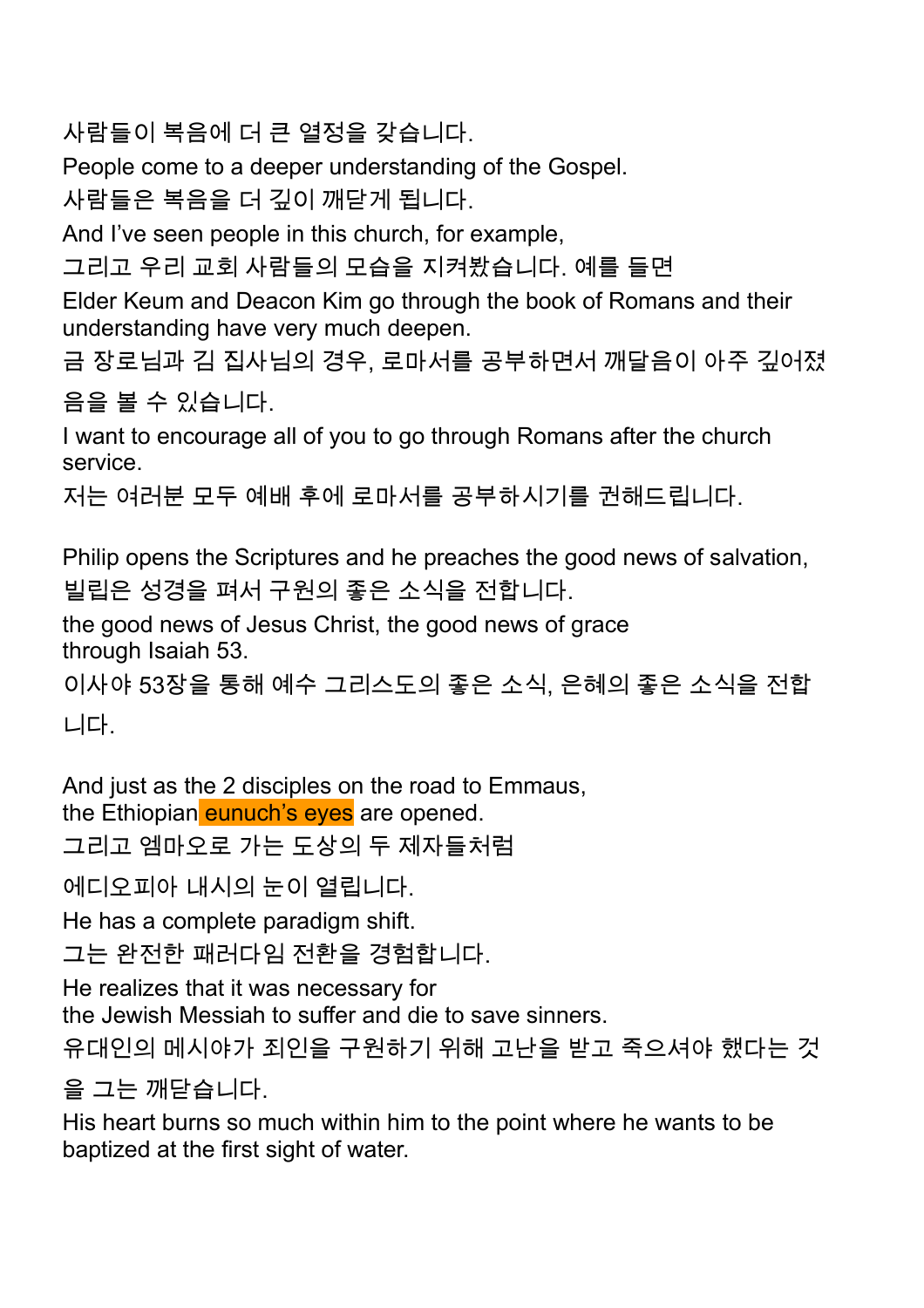그의 마음이 속에서부터 뜨거워진 나머지 그는 물웅덩이를 보자마자 침례 받기를 원합니다. And what is the result? 그 결과, 어떤 일이 있었나요? The Ethiopian eunuch goes home, rejoicing. 에디오피아 내시는 기뻐하면서 집에 갑니다.

You see, once your paradigm shifts – 자, 일단 여러분의 패러다임이 전환된다면 Once you understand and believe the Gospel, 여러분이 복음을 깨닫고 믿는다면 you too will rejoice. 여러분도 기뻐할 것입니다.

Do you want to rejoice? 여러분은 기뻐하기를 원하십니까? Do you want to glad? 여러분은 즐거워지길 원하십니까? Then just as the Ethiopian eunuch, and just as the 2 disciples, 그렇다면 에디오피아 내시와 두 제자들처럼 Let us hear the Gospel and believe the Gospel, and in response – 우리도 함께 복음을 듣고 복음을 믿읍시다. may you rejoice! 그러면 그로 인해 여러분은 기뻐하게 될 겁니다!

In our passage,

오늘 말씀 구절에서,

the Ethiopian eunuch reads a messianic passage of the Suffering Servant from Isaiah 53.

에디오피아 내시는 이사야 53장의 고난 받는 종, 메시야에 관한 말씀을 읽 습니다.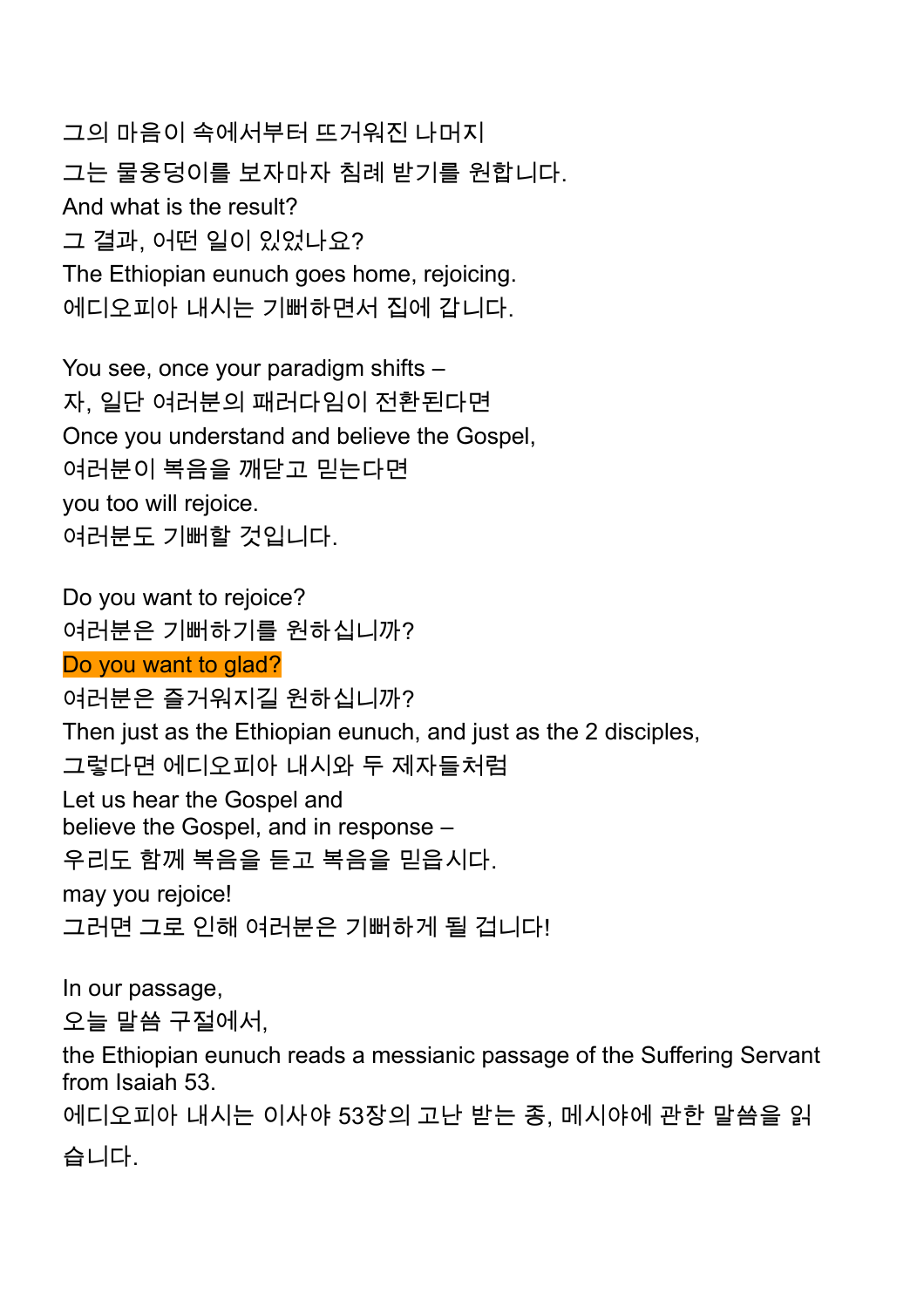Isaiah 53:1 states,

Who has believed our message? And to whom has the arm of the Lord been revealed? Isaiah 53:1

이사야 53:1은 이렇게 말합니다.

우리가 전한 것을 누가 믿었느냐 여호와의 팔이 누구에게 나타났느냐 이사 야 53:1

What does this mean? 이 말씀은 무슨 뜻입니까?

This passage at first glance is a bit vague. 얼핏 보면 이 말씀구절은 약간 모호해보입니다.

Whenever you read a passage from the Bible and you don't understand what it means, what do you do?

여러분이 성경에서 구절을 읽고 그 뜻이 이해되지 않는다면 어떻게 하시나 요?

How can you get to the meaning of the passage? 여러분은 어떻게 그 말씀의 뜻을 알 수 있을까요? Well, what you shouldn't do is ask yourself, what does it mean to yourself? 그럴 때 해선 안 되는 일이 있습니다. 곧 그 말씀이 자신에게 어떤 뜻인가를 질문해선 안 됩니다.

I remember attending a Bible study at a mega church and the young Bible study leader – you can tell – had no training. 제가 어떤 대형 교회에서 성경공부에 참석했던 일이 기억납니다. 성경공부를 이끈 젊은 리더는 전혀 훈련되지 않았습니다.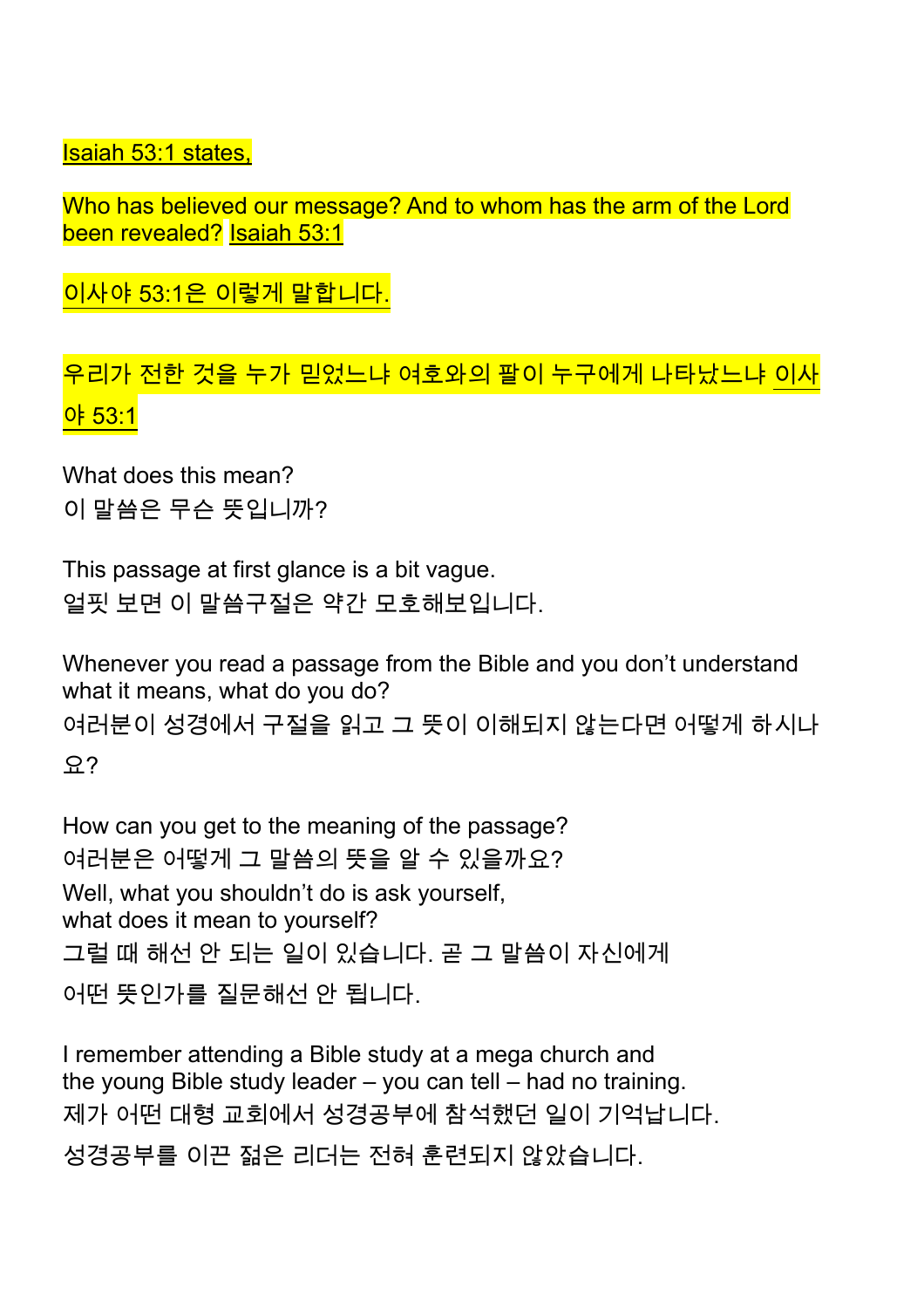She really didn't know her Bible well and we would read the Bible together and 그녀는 성경을 잘 알지 못했고 성경을 함께 읽을 때마다 after almost every verse, she would ask people, 거의 모든 구절마다 사람들에게 이렇게 질문했습니다. "What does this passage mean to you?" "이 말씀구절은 당신에게 어떤 뜻인가요?" Everyone gave various answers. 모두가 다양한 대답을 했습니다. And I remember there were 2 non-Christians in the Bible study, 그리고 그 성경공부에 비그리스도인이 2명 있었습니다. They -- wanting to participate -- also shared their answer. 그들도 참여하려는 마음에서 이 질문에 답을 했습니다. Their interpretation was clearly wrong – almost heretical, 그런데 그들의 해석은 명백히 잘못되었고, 거의 이단적이었습니다.

but because of the mood our BS leader had created -- 하지만 그 성경공부 리더가 조성해놓은 분위기 탓에 our BS leader just accepted everyone's answer as correct. 그 리더는 그저 모든 사람의 대답을 맞는 것으로 받아들였습니다. Brothers and Sisters, we have to be careful – 형제 자매 여러분, 우리는 조심해야 합니다. the Bible is not like a post-modern poem, we take subjectively – 성경은 주관적으로 대하는 포스트모더니즘 시와 다릅니다. the Bible does not allow you like a poem to pour a personal meaning into the text – to suit yourself. 성경은, 시를 읽고 각자 자신에 맞는 의미를 투사하는 것처럼 그렇게 대하면 안됩니다.

No, the Bible should be read as the author – God – had intended. 아닙니다. 성경은 저자인 하나님께서 의도하신 바대로 읽혀져야 합니다.

Luckily, we can see how Isaiah 53 was intended because the NT makes several references to this passage.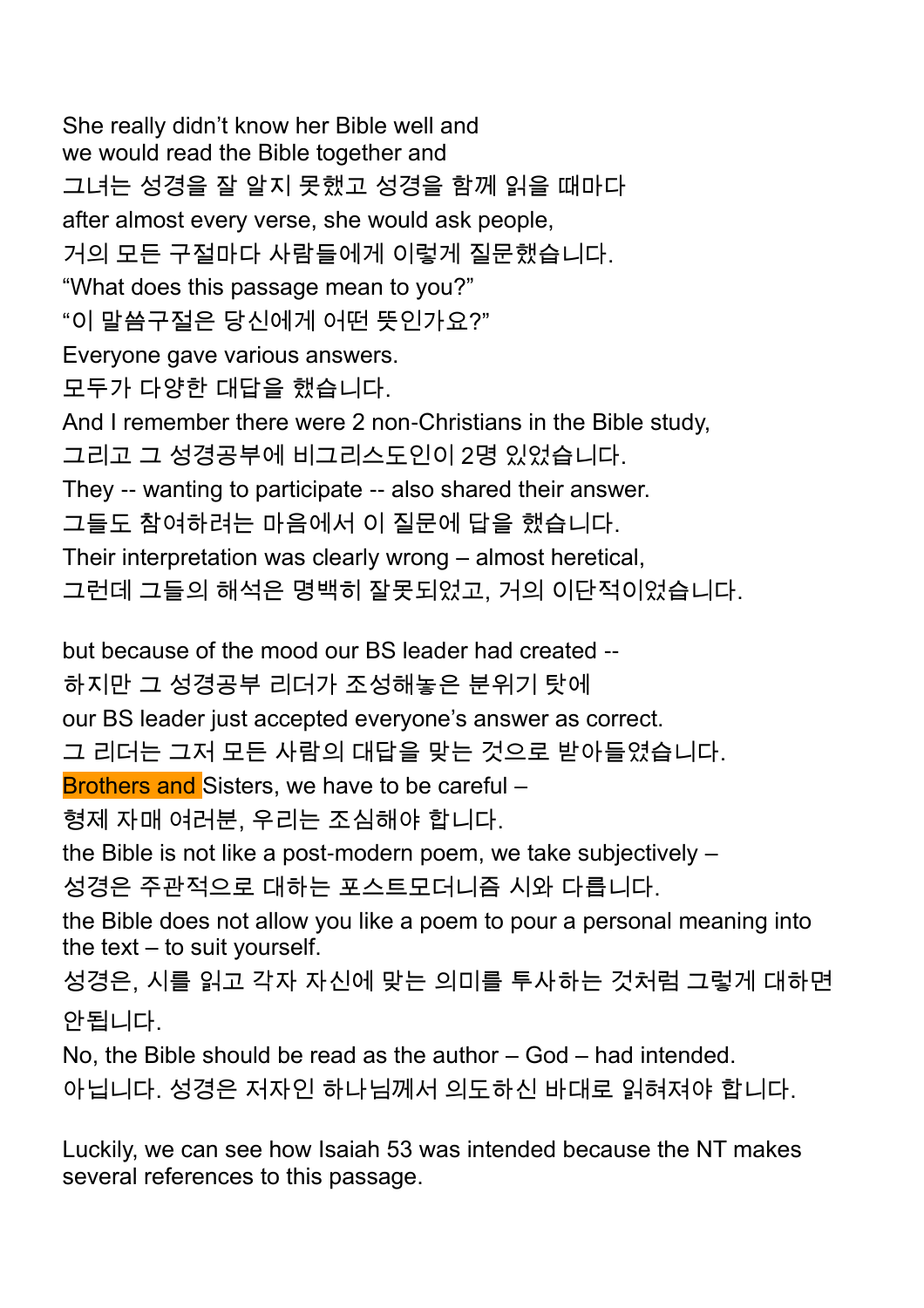다행히도, 신약성경에서 구약의 이 구절을 여러 번 인용하기 때문에 우리는 이사야 53장 말씀이 의도하는 바를 알 수 있습니다. If we take a look at 신약성경에서 이사야 53장을 A Few Direct Quotations from Isaiah 53 in the New Testament 직접적으로 인용한 몇 대목은 다음과 같습니다.

John 12:37-38 Matthew 8:16-17 Mark 15:27-32 Acts 8:26-36 Romans 10:16-17 1 Peter 2:21-25

요한복음 12:37-38 마태복음 8:16-17 마가복음 15:27-32 사도행전 8:26-36 로마서 10:16-17 베드로전서 2:21-25

The writers of these passages are Apostles that were inspired by God. 이 구절을 기록한 기자들은 하나님의 감동을 받은 사도들입니다.

They give us deep insight to what Isaiah 53 means.

그들은 우리에게 이사야 53장이 무엇을 의미하는지 깊은 통찰력을 전해줍 니다.

In light of these clearer passages in the NT,

we can go back and see what God is revealing to us in Isaiah 53.

이렇듯 좀 더 뜻이 분명한 신약성경 구절에 비춰 보면서

우리는 이사야 53장으로 돌아가 하나님께서 계시하시는 내용을 알 수 있습 니다.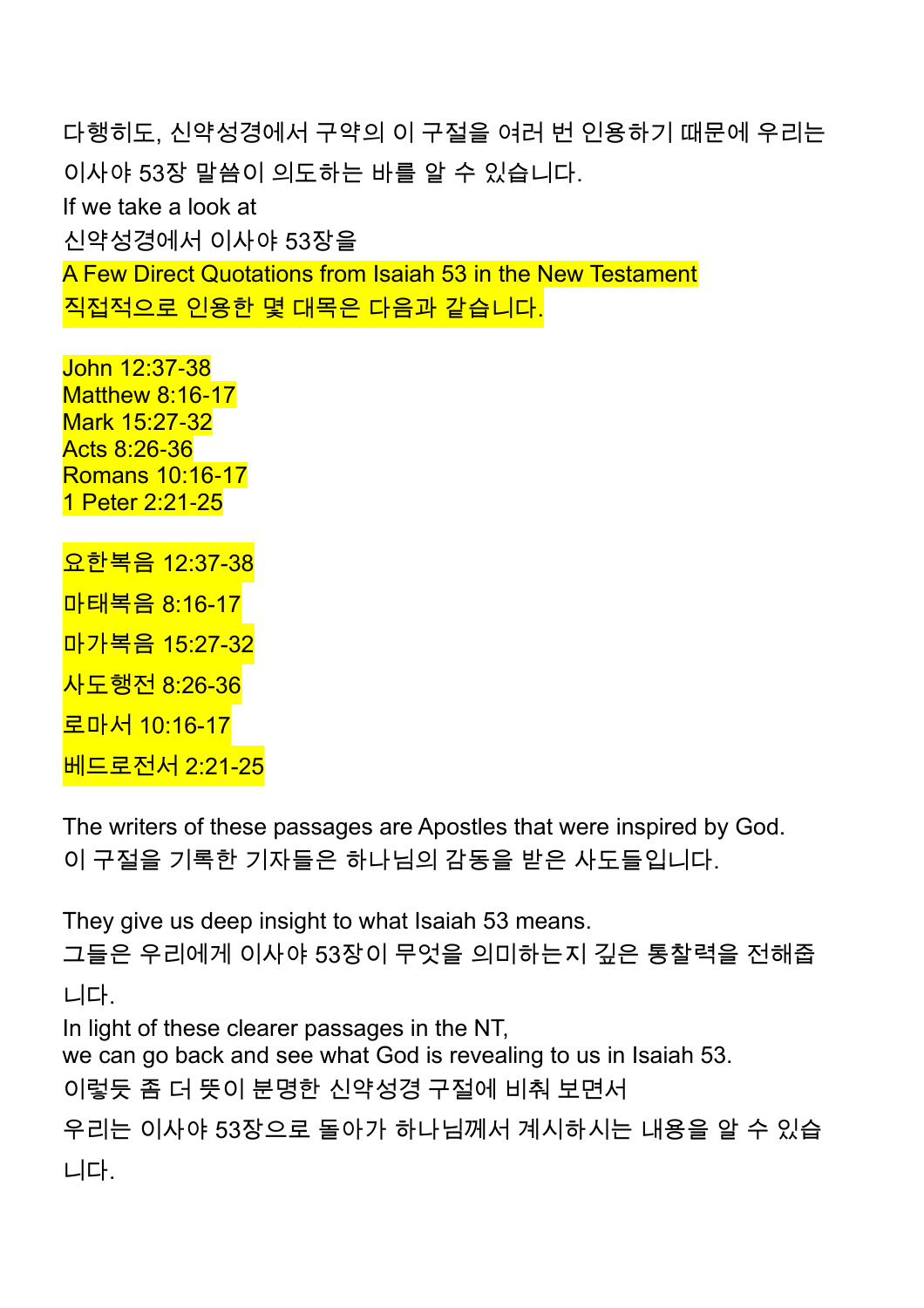This Protestant Reformation method of using clearer passages to unravel the meaning of more difficult passages is 이 개신교 개혁신앙적 방법은 성경의 난해한 구절을 정확히 알기 위해 좀 더 분명한 말씀을 사용하는 것으로

the principle of Scripture interprets Scripture.

'성경으로 성경을 해석하는 원칙'입니다.

You can do this easily by looking at the **cross references** in the margins of your Bible.

여러분은 성경의 여백에 쓰인 <mark>관주/주석</mark>을 보면 그 뜻을 정확히

알 수 있을 겁니다.

As you can see, vs. 1 is quoted in John 12:38 and Rom. 10:16 by both John and Paul, respectively.

1절은 요한복음 12:38절과 로마서 10:16절에서 각각 요한과 바울에 의해 인 용되었습니다.

By looking at how they interpreted the text – this is actually a picture of my bible here and this is how I knew that in verse one can draw from John 사도들이 이 구절을 어떻게 해석했는지를 볼 수 있어요. 사진은 제 성경책인 데, 저도 이 참조 구절을 통해 요한복음 12:38, 로마서 10:16절에 이 구절이 있음을 압니다.

12:38 and Rom. 10:16. By looking at how they interpret this text, we can find out what this passage means. 신약성경에서 이 구절을 어떻게 해석했는지를 보면서 우리는 이 구절의 의미를 알 수 있습니다.

So let's go to John 12:37,38. 자, <mark>요한복음 12:37, 38절</mark>을 봅시다.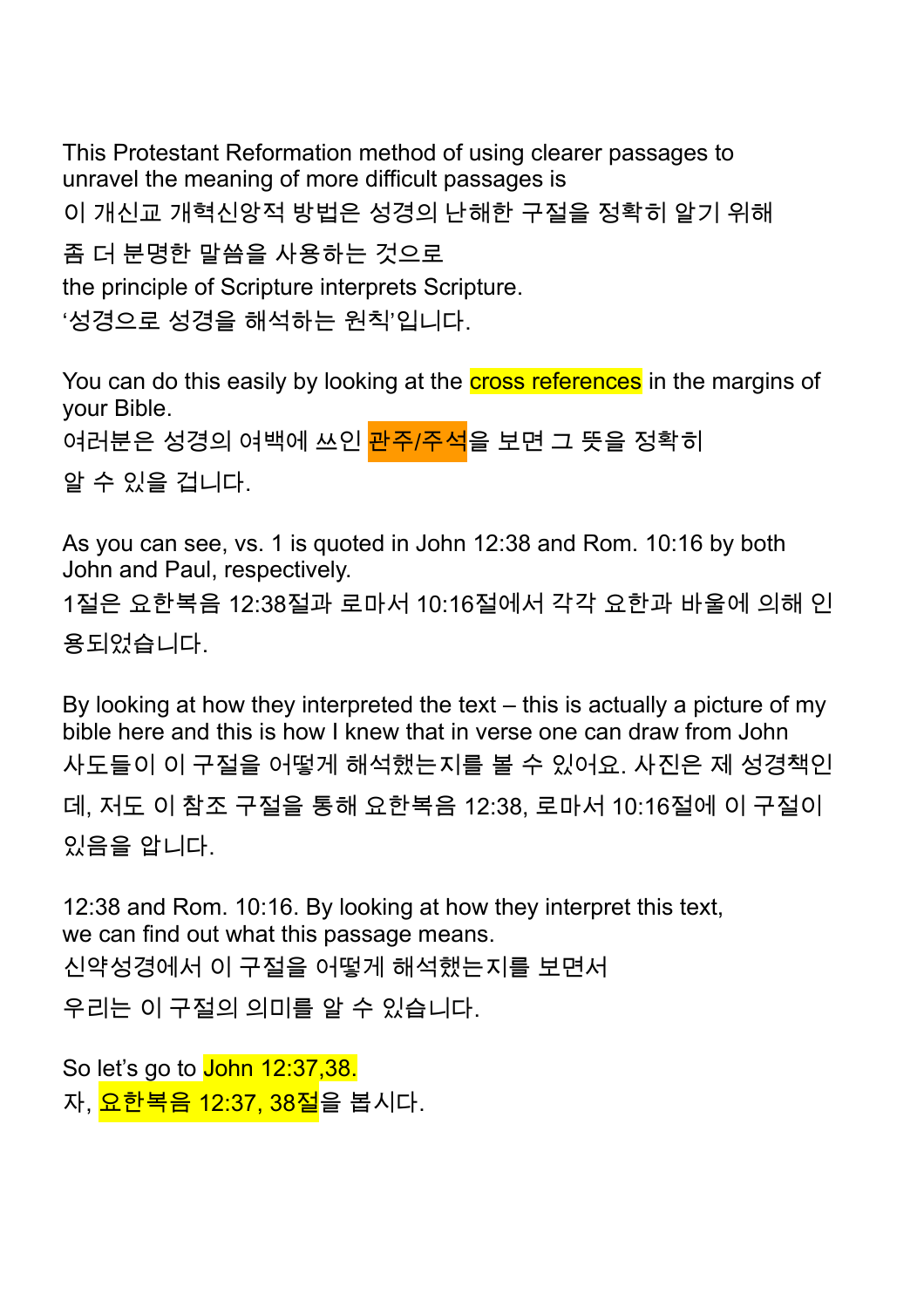Isaiah had foretold, men refused to believe the Messiah, regardless of His signs

이사야는 사람들이 메시야의 표적에도 불구하고 메시야를 믿지 않고 거절 할 것임을 예언했습니다.

only a small handful of people would come to see the Arm of the Lord is a sufferer who is despised and rejected.

소수의 사람들만 이 '여호와의 팔' 되신 분이 멸시 받고 거절 당한 고난의 메 시야로 나타난 것을 보려고 왔습니다.

Let's also go to Romans 10:16. <mark>로마서 10:16</mark>도 살펴봅시다.

Paul shows how the Jews who disbelieved the gospel fulfilled the statement in the verse: "Who hath believed our message?"

바울은 복음을 믿지 않는 유대인들에 의해 이 구절이 어떻게 성취되었는지

를 보여줍니다: "우리가 전한 것을 누가 믿었느냐"

Why is it only a small handful of people would come to see the Messiah as a sufferer who is despised and rejected?

멸시 받고 거절 당한 고난 받는 분으로 오신 메시야를 보려는 사람들이 왜 몇 안 되는 것일까요?

Because to humankind –

## 왜냐면 인간에게는 -

remember, I told you that the Gospel is counterintuitive to us --

to humankind,

복음은 인간의 직관에 반대되는 것이라고 제가 말씀드렸던 것을 기억하십

시오.

Gospel "manna" from heaven is "what is this?"

복음 곧 하늘로부터 온 "만나"는 "이것이 무엇이냐"로 불렀습니다.

We say, "What is this?" because it's hard teaching – Hard to believe, it's a message we cannot understand or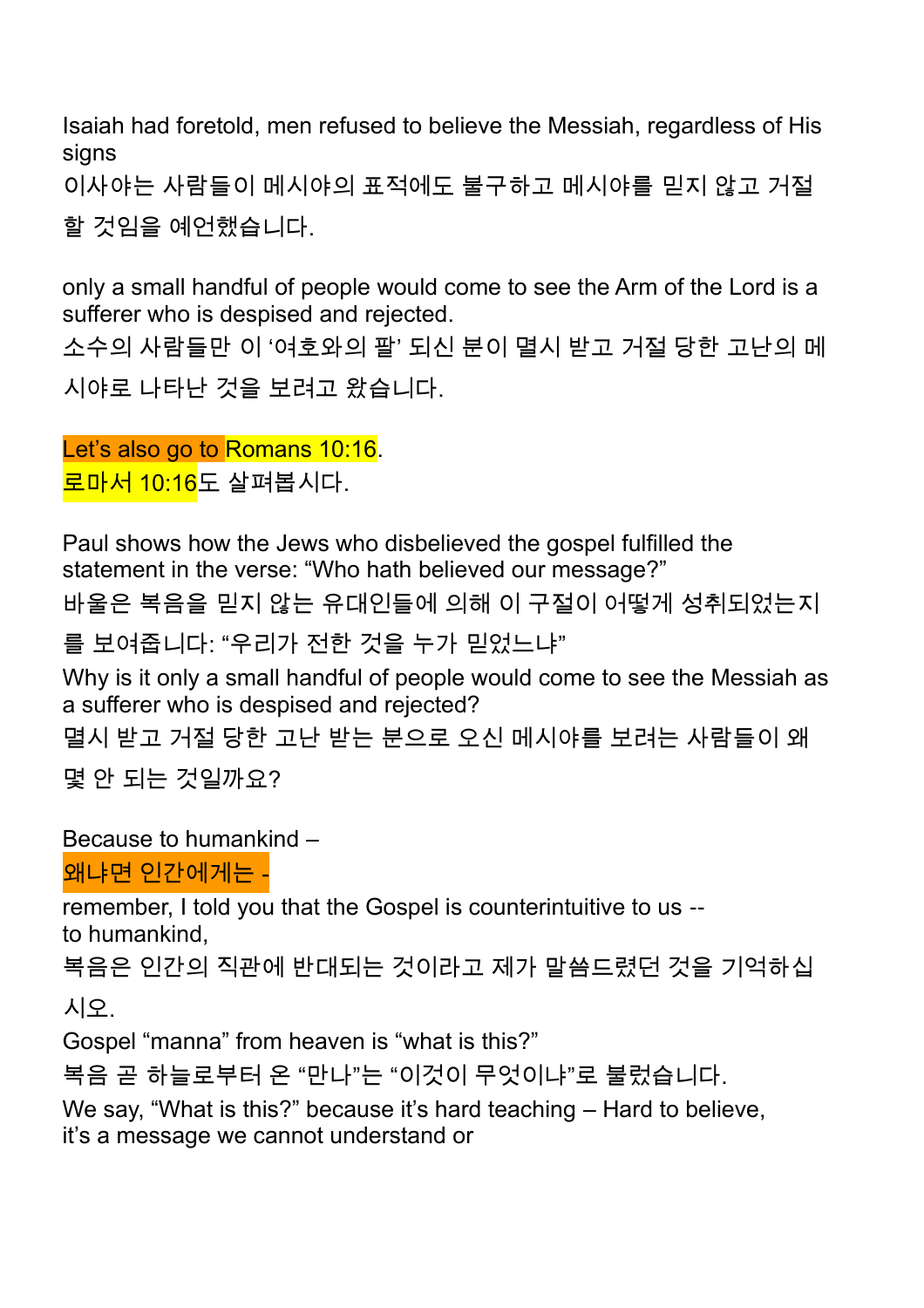우리는 가르침이 어렵고, 믿기 어렵기 때문에 "이것이 무엇이냐?"라고 합니 다.

이것은 우리가 스스로 이해하거나 믿을 수 없는 메시지입니다. believe on our own, only by the Holy Spirit, 오직 성령님에 의해서만 who works faith in our hearts, 우리의 마음에서 믿음으로 역사하시는 성령님에 의해서 can we come to accept and understand and trust the Gospel. 우리가 복음을 받고 깨닫고 믿을 수 있습니다.

That is why, without the Holy Spirit, it is an alien message –

그 때문에 성령님 없이는 복음은 낯선 메시지입니다.

Gospel is not man's wisdom –

복음은 사람의 지혜가 아닙니다.

so even our greatest philosophers, our greatest sages can never conjure it up on their own.

위대한 철학자, 현자들도 스스로 복음을 생각해낼 수 없습니다.

And that's why it has to come down from Heaven – from God –

From God to us – Emmanuel –

그 때문에 이것은 하늘로부터, 하나님으로부터 왔고, 하나님으로부터 우리

에게 임마누엘로 왔습니다.

He is the true manna that comes down from Heaven.

그분은 하늘로부터 내려오신 참된 만나입니다.

And because Gospel is not man's wisdom,

그리고 복음은 사람의 지혜가 아니고

but an external, alien message, Gospel is a message that is –

외부에서 온 낯선 메시지이기 때문에

hard for us to accept

우리가 받아들이기가 어려운 것입니다.

It's unbelievable –

그것은 유대인에게는 믿을 수 없는 것이며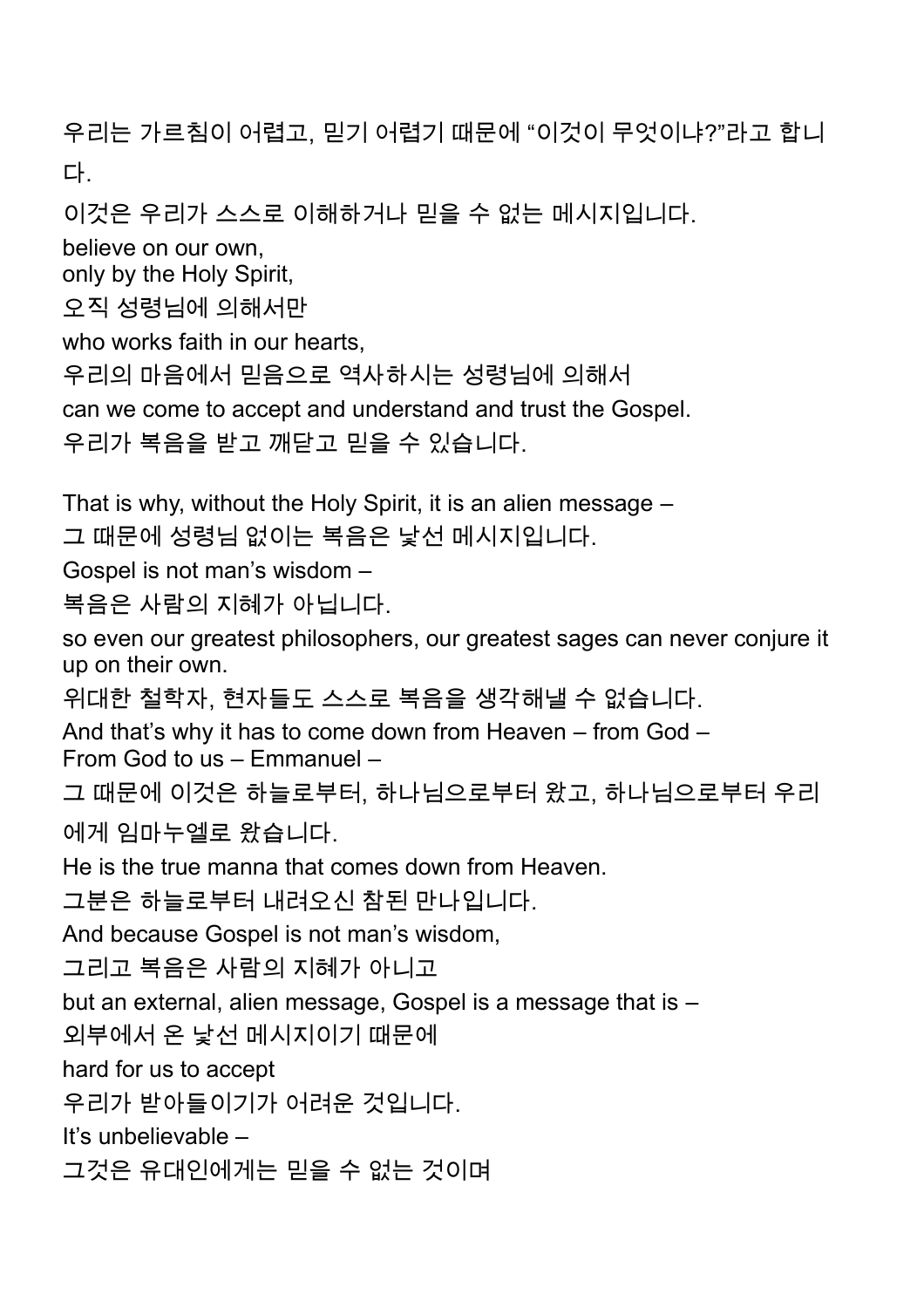scandalous to the Jew and 가증스러운 것입니다. foolish to the Greek (the Gentile), 그리고 헬라인(이방인)에게는 어리석은 것입니다. But to both Jew and Gentile – 하지만 유대인과 헬라인 모두에게 the Gospel is like a mystery – a paradox. 복음은 비밀과 같습니다. 패러독스(역설)입니다. Paul highlights this paradox 2 Corinthians 8:9,

바울은 이 패러독스(역설)을 <mark>고린도후서 8:9</mark>에서 강조합니다.

For you know the grace of our Lord Jesus Christ, that though he was rich, yet for your sake he became poor, so that you, through his poverty, might become rich. 2 Corinthians 8:9

우리 주 예수 그리스도의 은혜를 너희가 알거니와 부요하신 이로서 너희를 위하여 가난하게 되심은 그의 가난함으로 말미암아 너희를 부요하게 하려 하심이라 고린도후서 8:9

This passage is unbelievable! 이 말씀은 믿을 수 없을만큼 놀랍습니다!

It's unbelievable to us that the rich would volunteer to become poor  $- \not\in \mathfrak{L}$ 

하신 분이 가난하게 된다는 것이 우리에게는 놀랍습니다.

to live in poverty –

가난하게 사심으로써

so that the poor could become rich.

가난한 자가 부요하게 되도록 하는 것입니다.

If I were Bill Gates and I came to you and said,

만약에 제가 빌 게이츠인데 제가 여러분에게 이렇게 말한다면 어떨까요?

Let me give you all my money so that you can become rich and so that I can become poor – That would be foolish.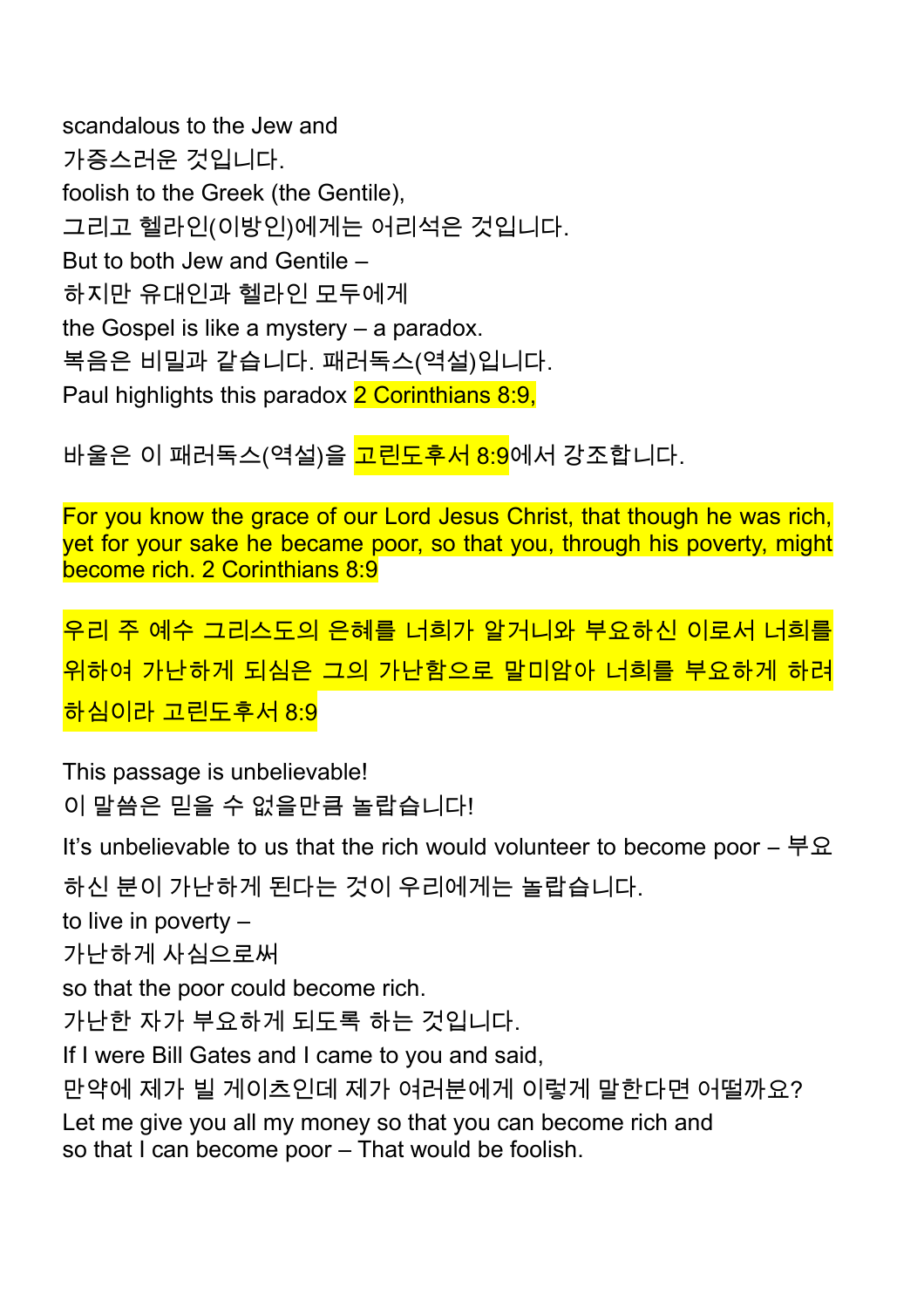- 내 돈을 모두 당신에게 주어서 부자가 되게 하고 나는 가난해질게요. - 그 것은 어리석은 일입니다. You would think I'm crazy. 여러분은 제가 미쳤다고 생각하겠지요. But that's what Christ – the King – did! 하지만 왕이신 그리스도는 바로 그렇게 하셨습니다! He became poor -- a suffering servant -- for us. 그분은 우리를 위해 가난하게 되셨고, 고난 받는 종이 되셨습니다. And it is by this foolishness – 그리고 이러한 어리석음으로 인해 at least foolishness according to the world – 세상이 어리석다고 하는 일을 통해 God's foolishness outsmarts the wise. 하나님의 어리석음이 지혜로운 자를 이기십니다. God's foolishness is wiser than the wisest of philosophers and sages. 하나님의 어리석음이 가장 지혜롭다는 철학자와 현자들보다 더 지혜롭습니

다.

1 Cor. 1:25 says, For the foolishness of God is wiser than human wisdom, and the weakness of God is stronger than human strength. 1 Cor. 1:25

고린도전서 1:25은 말합니다. 하나님의 어리석음이 사람보다 지혜롭고 하나님의 약하심이 사람보다 강하 니라 고린도전서 1:25

Through His weakness, His suffering, 그의 약함, 고난 받음을 통해 the highly despised one 지극히 멸시 받은 그 분은 will be the highly exalted one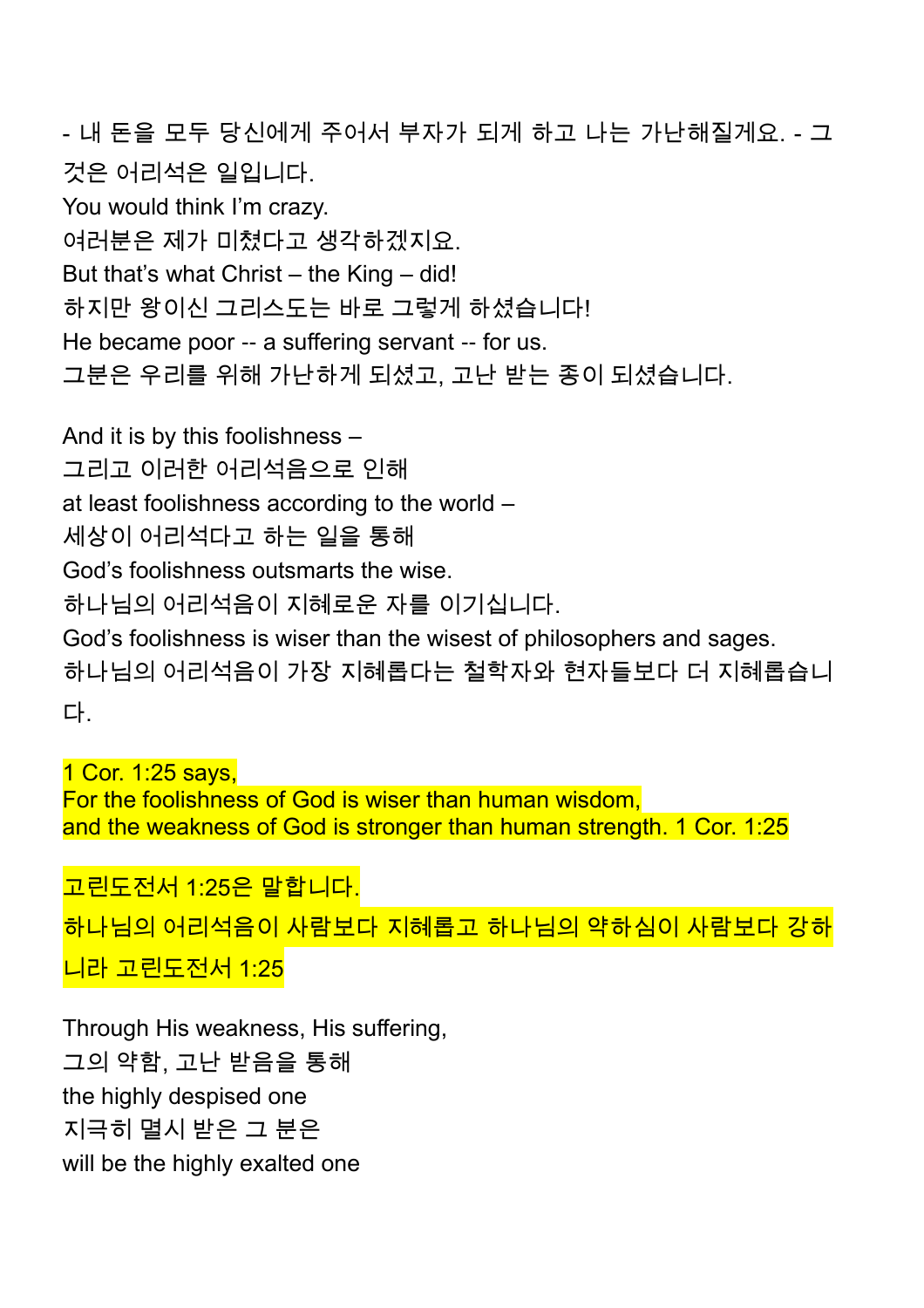가장 높임 받는 분이 될 것이고 who will sprinkle the nations.

만국을 놀라게 하실 것입니다.

That doesn't make any sense for us human beings. 이것은 우리 인간들에게는 이해되지 않습니다. It makes sense for us, if the strong is exalted over the weak. 만일 강한 자가 약한 자를 누르고 높임 받는다면 이해할 수 있습니다. In the news, we often see the strong victorious over the weak. 우리는 뉴스에서 간혹 약한 자를 이긴 강한 자의 승리를 보곤 합니다. that's the daily news. 그것은 일상적인 뉴스입니다. We're used to that. 우리는 그런 것에 익숙해져 있어요. When the strong defeats the weak, 강한 자가 약한 자를 이길 때는 there's no surprise there. 놀랄 일이 전혀 없습니다.

And yes sometimes the weak gain victory over the strong. 그리고 때로는 약한 자가 강한 자를 이기고 승리합니다. We have those stories too. 우리에겐 그러한 이야기도 있어요. We call them Cinderella stories. 그런 이야기를 신데렐라 이야기라고 부릅니다. We love those stories. 우리는 그런 이야기를 좋아합니다.

But … what about this? 하지만… 이런 일은 어떻습니까? The strong becoming weak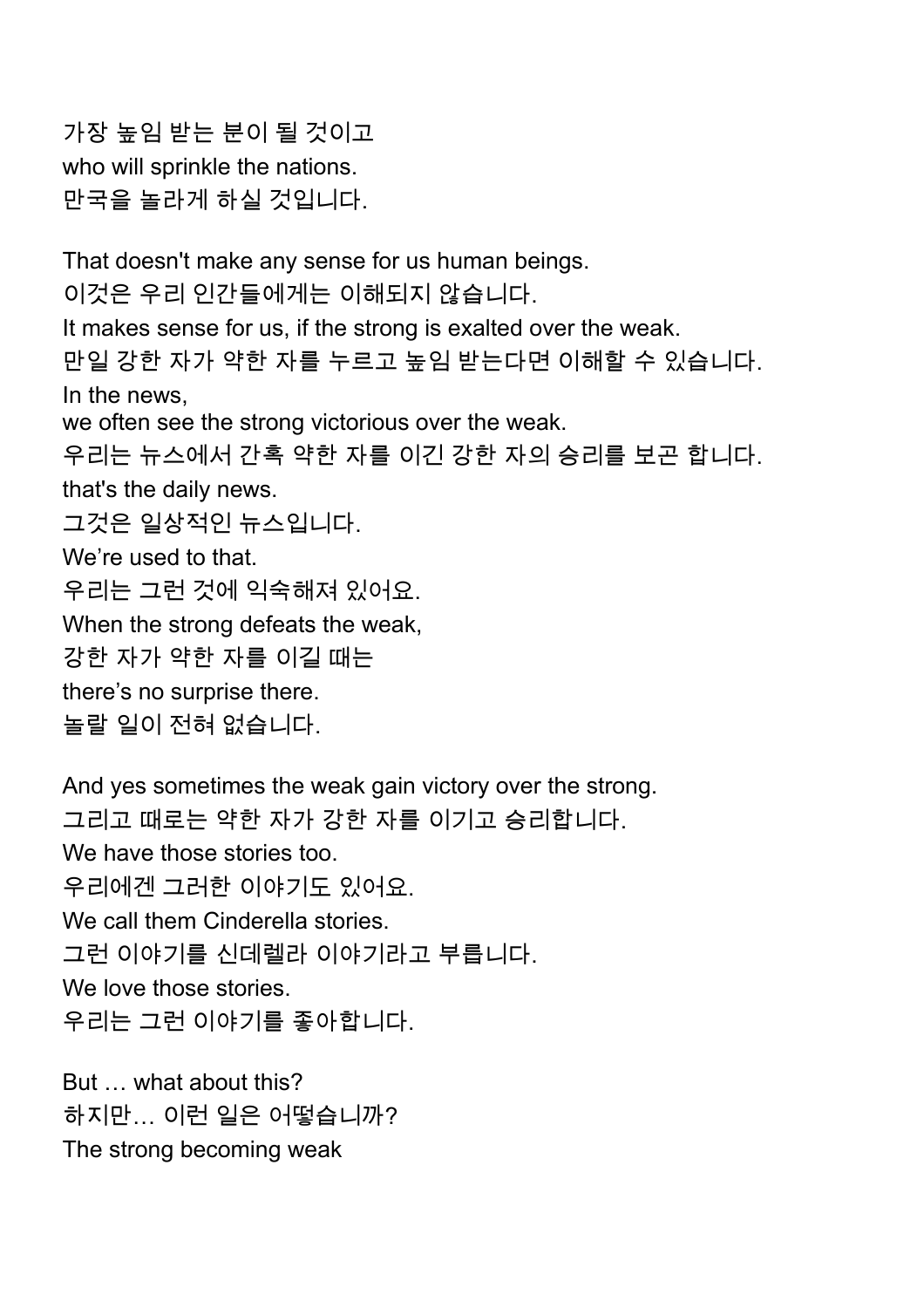강한 자가 약하게 되는 것 in order to save the enemy 원수를 구원해주기 위해서 who was trying to kill him – that's the strangest story ever told. 자신을 죽이려는 원수를 위해서 - 이것은 가장 이상한 이야기가 될 것입니 다. One man's obedience substituting for the sins of the many? 한 사람의 순종이 많은 사람의 죄를 대신한다는 말인가요? Come on? You got to be kidding? That's unrealistic! 잠깐만요. 농담하시는 거죠? 그건 비현실적이에요! And indeed it's been unbelievable to just about everybody – 그리고 정말로 이는 모든 사람들에게 믿기 힘든 일입니다. It was unbelievable to the Jews of Jesus' day and to Jews today. 예수님 시대의 유대인과 오늘날 유대인에게 믿을 수 없는 일입니다. In fact, it has been unbelievable to even **many "Christians."** 사실, 심지어 많은 "그리스도인"이라는 사람들에게도 믿기 힘든 일입니다. During the Enlightenment, 계몽시대 때, Emmanuel Kant argued, 엠마누엘 칸트는 이렇게 주장했습니다. one person cannot substitute himself for another. 한 사람이 다른 사람을 위해 스스로 대신할 수 없다고 했습니다. In the 19th century, 19세기에

Charles Finney, rejecting the substitutionary atonement of Christ, 찰스 피니는 그리스도의 대속을 거부하면서 이렇게 말했습니다.

said that you can't have one person dying for another person.

한 사람이 다른 사람을 위해 죽는 일은 있을 수 없다고 했습니다.

In fact, all the religions of the world would agree with Kant and Finney.

사실상, 세상의 모든 종교는 칸트와 피니의 말에 동의할 겁니다.

All the religions teach karma –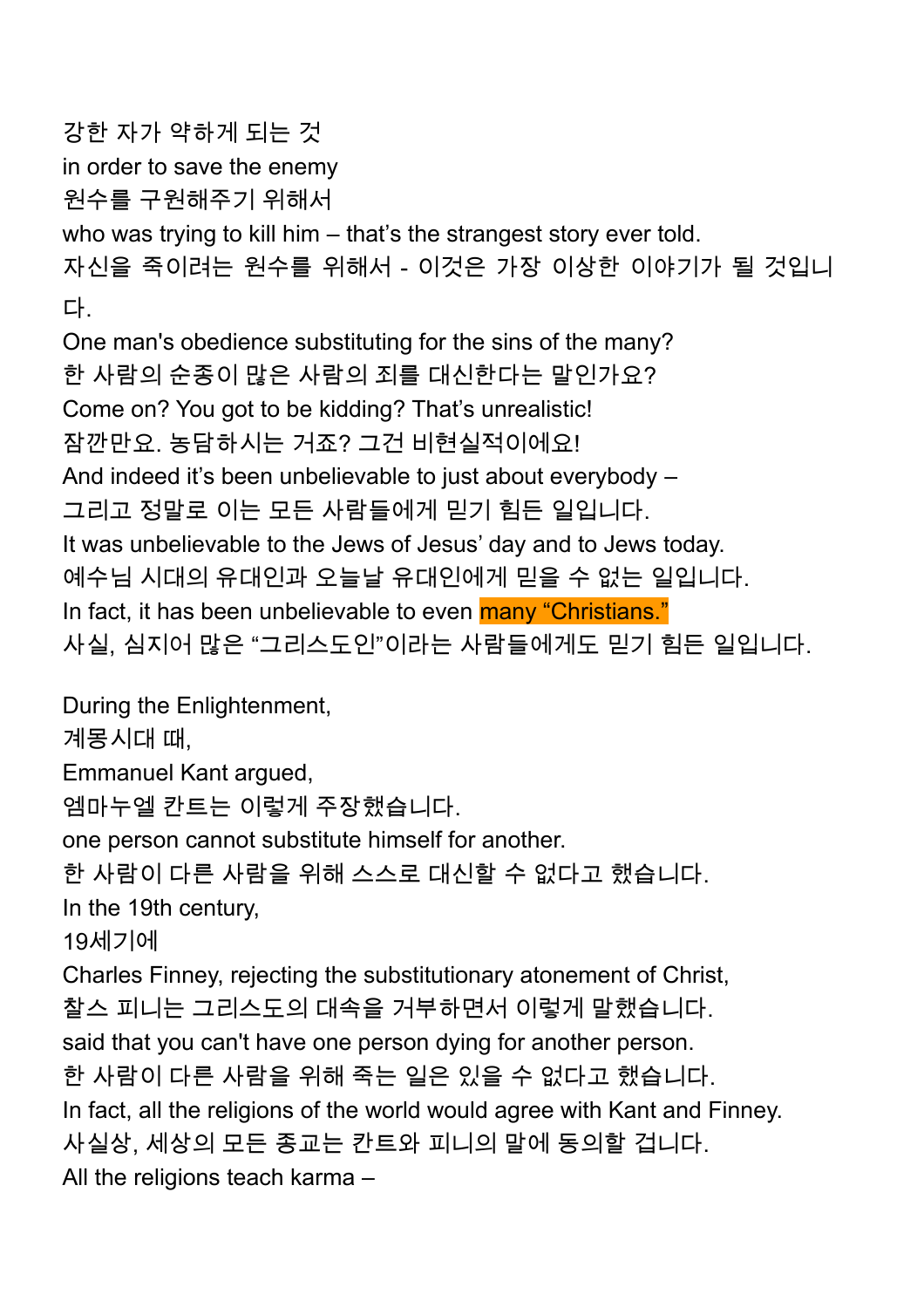모든 종교는 카르마를 가르칩니다. you get what you deserve. 당신은 받을 자격이 있는 것을 받는다. You do the crime, you do the time. 범죄를 저지르면 감옥에 가야 한다. This is Law, 이것은 율법입니다. this is the wisdom of man. 이것은 사람의 지혜입니다.

But, under the Gospel, what does the Bible say, 하지만 복음 아래에서 성경말씀은 무엇을 이야기하나요? in Romans 5, 로마서 5장에서 이렇게 말합니다.

Christ died for the ungodly. <sup>7</sup> Very rarely will anyone die for a righteous person, though for a good person someone might possibly dare to die. <sup>8</sup> But God demonstrates his own love for us in this: While we were still sinners, Christ died for us. Rom 5:6-8

그리스도께서 경건하지 않은 자를 위하여 죽으셨도다 의인을 위하여 죽는 자가 쉽지 않고 선인을 위하여 용감히 죽는 자가 혹 있거니와 우리가 아직 죄인 되었을 때에 그리스도께서 우리를 위하여 죽으심으로 하나님께서 우 리에 대한 자기의 사랑을 확증하셨느니라 로마서 5:6-8

Christ died for the ungodly, 그리스도는 경건하지 않은 자를 위하여 죽으셨습니다. Christ died for the unrighteous. 그리스도는 불의한 자를 위하여 죽으셨습니다.

In the second half of Isaiah 53:1,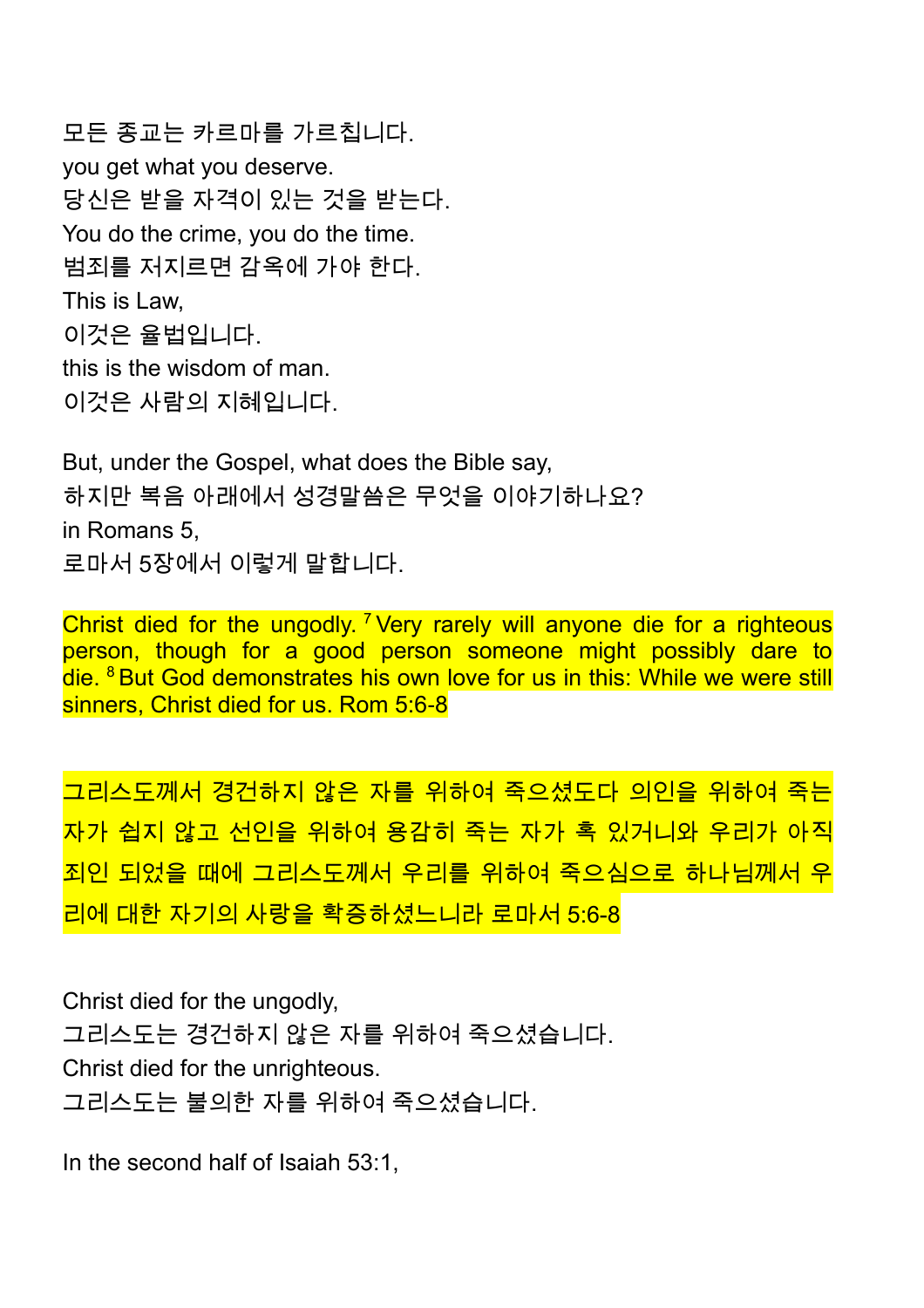이사야 53:1절 후반부에서

It mentions The Arm of the Lord

<mark>여호와의 팔</mark>을 언급합니다.

Unfortunately, – as was prophesied -- most Jews would fail to recognize The Arm of the Lord*.* 

불행히도 예언된 것처럼 대부분의 유대인은 '여호와의 팔'을 인식하지 못할 것입니다.

*That is why it says, "*to whom has the arm of the Lord been revealed?" *그 때문에 성경이 이렇게 말합니다.* "여호와의 팔이 누구에게 나타났느냐?"

What does the Arm of the Lord mean? 여호와의 팔은 무슨 뜻입니까? If we apply the principle of Scripture interprets Scripture, 우리가 성경은 성경으로 해석한다는 원칙을 적용한다면 we go to **Isaiah 59:16**, <mark>이사야 59:16</mark>절을 찾아봐야 합니다.

He [the Lord] saw that there was no one, he was appalled that there was no one to intervene; so his own arm achieved salvation for him, and his own righteousness sustained him. (Isaiah 59:16) 사람이 없음을 보시며 중재자가 없음을 이상히 여기셨으므로 자기 팔로 스 스로 구원을 베푸시며 자기의 공의를 스스로 의지하사 (이사야 59:16)

The context is about salvation, 이 구절은 구원에 관한 것입니다. the Lord saw that there is no one … 주 하나님께서 사람이 없음을 보셨습니다. (Isaiah is quoting from Psalms 14:1-3) (이사야는 시편 14:1-3절을 인용하고 있습니다)